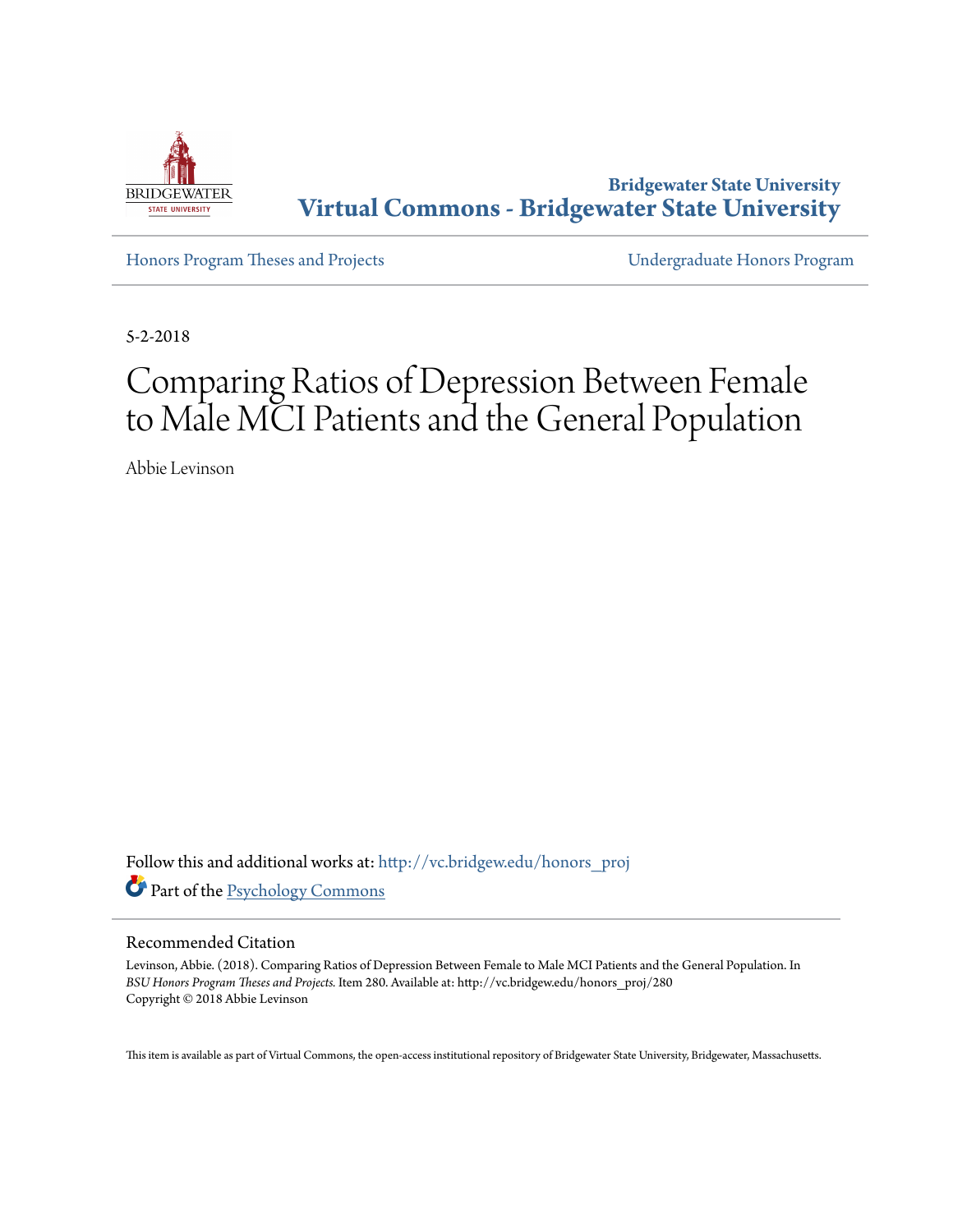# Comparing Ratios of Depression Between Female to Male MCI Patients and the General Population

Abbie Levinson

Submitted in Partial Completion of the Requirements for Commonwealth Honors in Psychology

Bridgewater State University

May 2, 2018

Dr. Janessa Carvalho, Thesis Advisor

Dr. Jonathan Holmes, Committee Member

Dr. Michael Root, Committee Member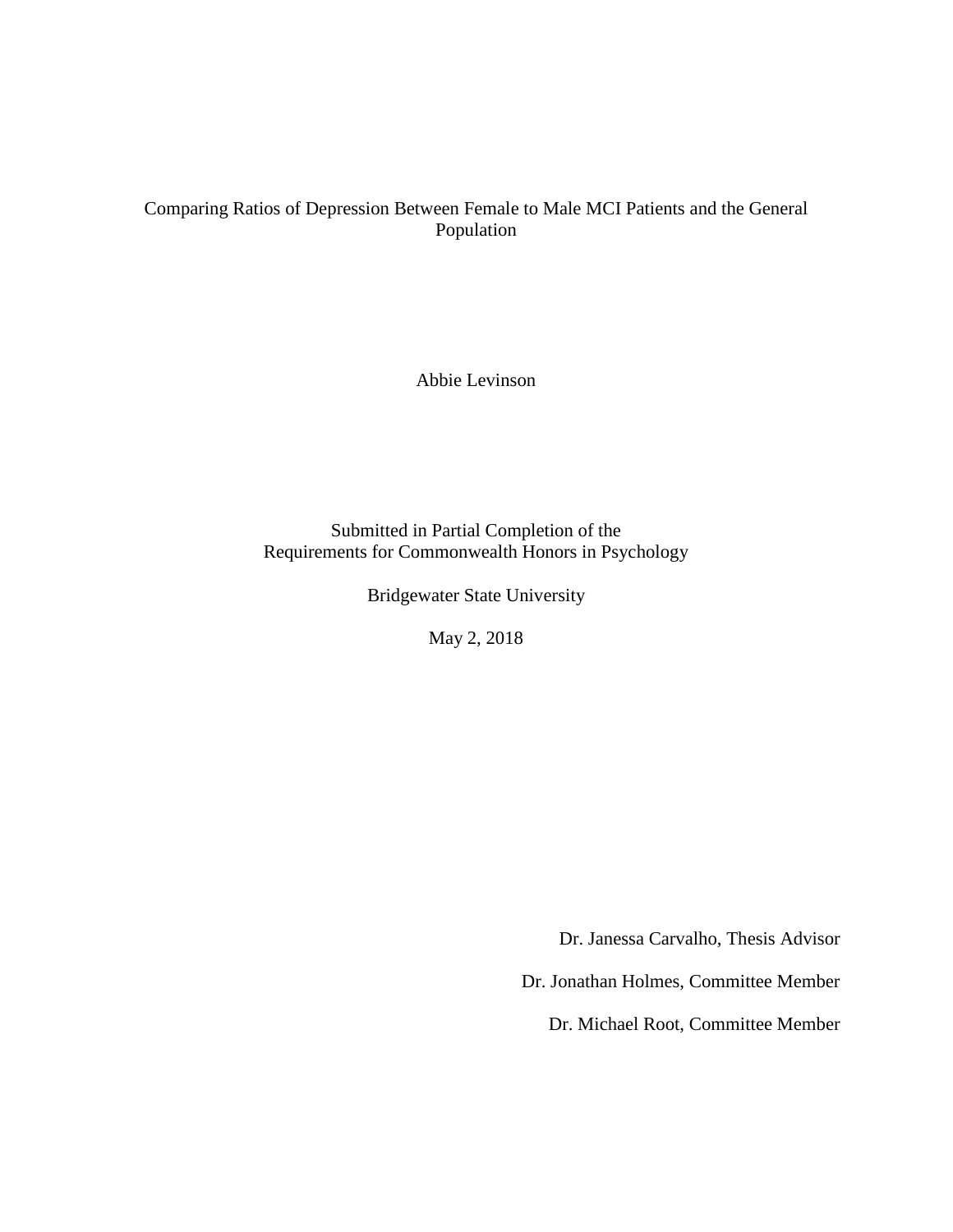### **Abstract**

Mild Cognitive Impairment (MCI) is a condition that affects 20% of adults aged 60 and older. Patients with MCI find themselves in a place between healthy cognitive function and dementia. MCI is characterized by the forgetting of events and conversations, difficulty completing complex tasks, and trouble with remembering familiar environments. Previous studies on MCI suggest that patients are at a 40% greater risk of developing dementia, particularly Alzheimer's disease, as their condition progresses (Petersen, 1999). Accompanying that, MCI patients are often diagnosed with a mood disorder, commonly depression (Orgeta, Qazi, Spector, & Orrell, 2015). Prior studies have presented that in general, women, regardless of their cognitive state, are diagnosed with depression at a higher rate than men. Based on this, we predicted that the ratio of depression in female to male MCI patients would be different than the ratio of depression in the general population. We hypothesized that this rate will be amplified in female MCI patients due to the added stressors of their MCI diagnosis. The present study intends to make a broad impact on the preexisting literature, such as informing treatment options and improving quality of life in patients with cognitive impairment. Results were not significant, indicating that this specific sample displayed little to no symptoms of depression.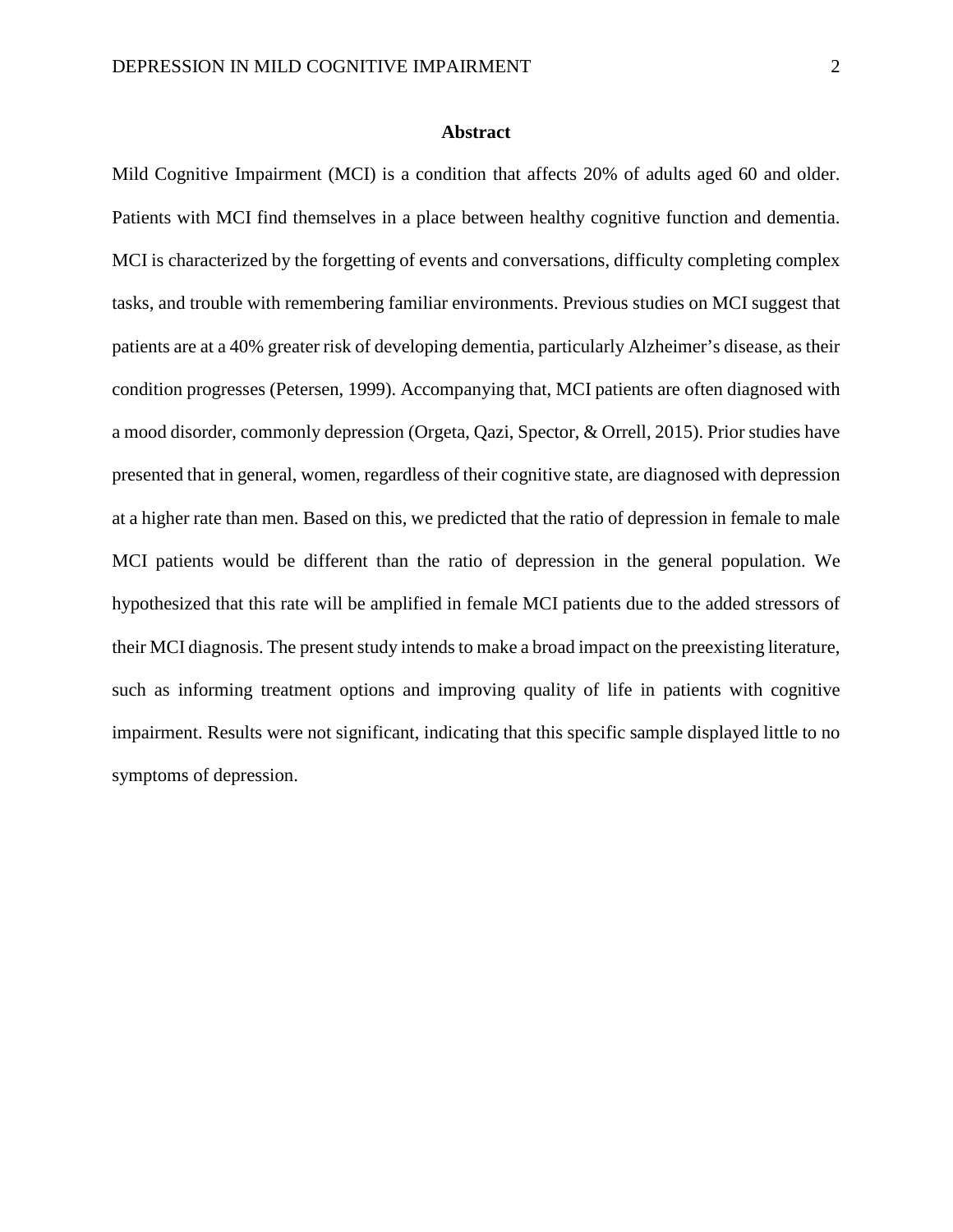## **Introduction**

## **Dementia and Alzheimer's Disease**

Dementia is a general term regarding the cohort of symptoms leading to functional and cognitive impairment (Sperling et al., 2011). The disease affects the acuity of nearly all aspects of a person's cognitive abilities, such as memory, language, and critical thinking. Prevalence rates are exceedingly high; between 5-7% of the world's population are affected by dementia (Djukic, Wedekind, Franz, Gremke, & Nau, 2015). In the majority of cases, dementia is caused by neurodegeneration and can be progressive as well as fatal, although there are instances where the cause of dementia-like symptoms can be easily treated if the cause is ascertained early on (Arnold & Kumar, 1993). This scenario was documented in a patient exposed to harmful toxicants, like flame retardant and pesticides (DDT in particular). Once removed from the toxicants, normal physical and mental functioning was restored (Genuis & Kelln, 2014). Diseases associated with dementia vary from specific causes, like lesions forming on the cortex in Dementia with Lewy bodies, to a variety of culprits, as in Mixed Dementia (Djukic et al., 2015). The present study focuses on the most common cause of dementia, Alzheimer's disease (AD).

AD is found in 50%-70% of patients who were diagnosed with dementia, and AD is in approximately 10% of persons aged 65 or older (Wang et al., 2015). Considering that AD is a progressive disorder with age as the main risk factor, the prior statistic increases to almost 50% in individuals aged 85 or older. Typically, the duration of time between diagnosis and death is 8.5 years. There is no singular cause of AD; however, genetic heritability and traumatic brain injury (TBI) are two known risk factors for developing the neurodegenerative disorder (Green et al., 2002; Plassman et al., 2000). Regarding genetic risk factors, a person carrying the hereditary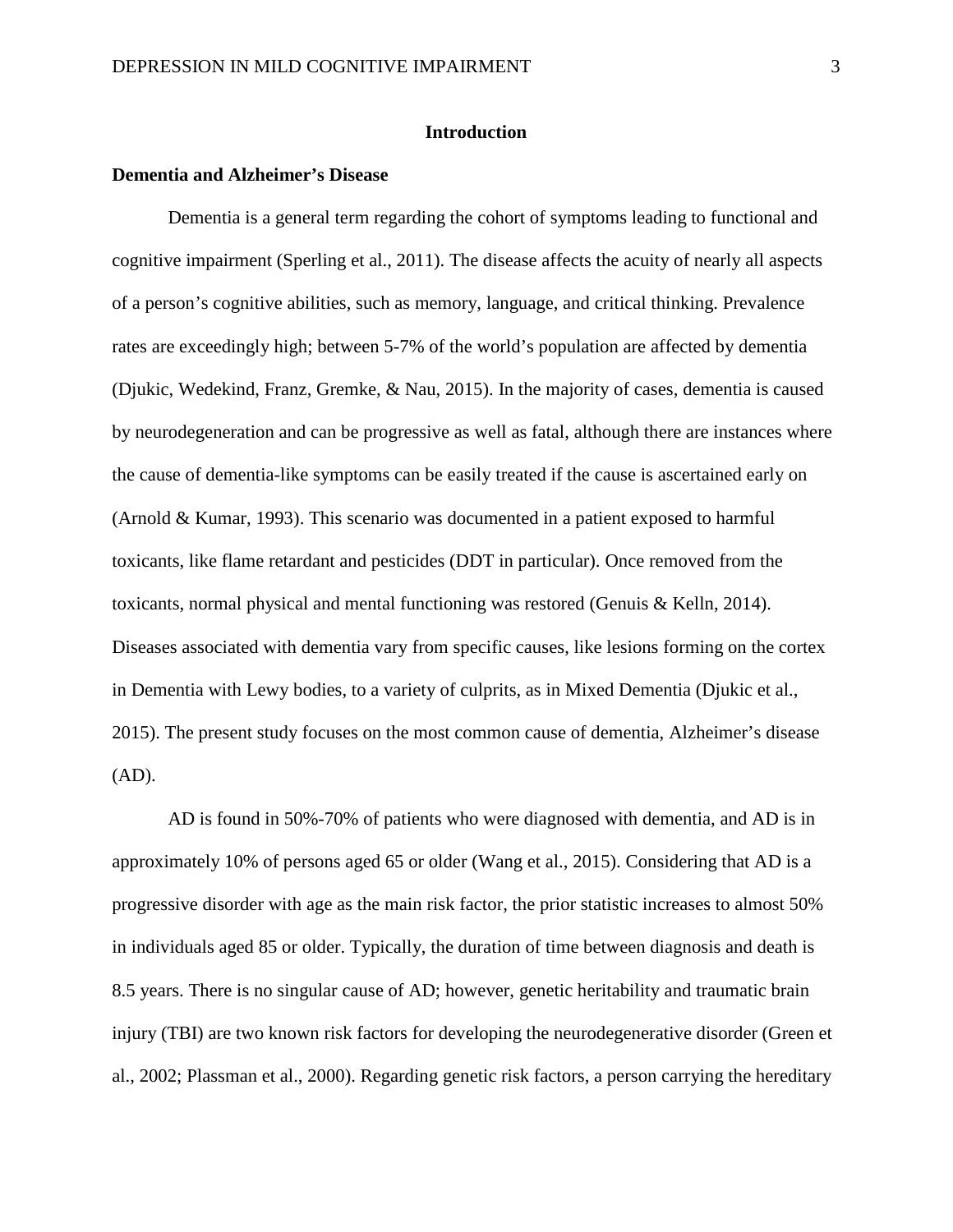gene Apolipoprotein e4 (APOE-e4) poses a noticeably higher risk of developing AD than persons carrying the other two forms of the gene, e2 or e3. A 2008 study found that 65% of 1,770 patients diagnosed with AD carried a copy of the APOE-e4 gene.

To correctly diagnose AD, a patient must display significant cognitive decline documented through at least two standardized tests of cognitive ability. Other variations of diagnosing AD include utilizing a multitude of neuropsychological exams, combining the scores into a multivariate analysis, and examining cerebrospinal fluid (CSF) biomarkers. A biomarker refers to a biological criterion in determining whether a disorder is existent or nonexistent; to determine if a patient is at risk for AD, neurologists look for heightened levels of the protein beta-amyloid found in a patient's CSF. Research regarding the effectiveness of biomarker dissection is lacking (Blanco-Cantó et al., 2017). A standardized method of testing CSF has yet to be created, and there is still much debate on how to properly apply evidence of beta-amyloid to develop an appropriate treatment plan.

The primary treatment for AD is through pharmacological intervention. While none of the medications available can reverse the disorder's progression, Acetylcholinesterase inhibitors (AChEIs) are commonly used to slow down clinical progression. Some patients and their families prefer a non-pharmacologic method of treatment in the hopes to avoid external behavioral side effects caused by medication, which may include exercise, cognitive and memory stimulation, and listening to favorite music. The combination of the two therapies can provide successful stagnation of symptoms as well (Carmargo, Justus, & Retzlaff, 2015).

## **Mild Cognitive Impairment**

Considering AD's prevalence in western society, it is important to examine its early warning signs and stages. In 1999, Petersen et al. first proposed the diagnostic criteria for Mild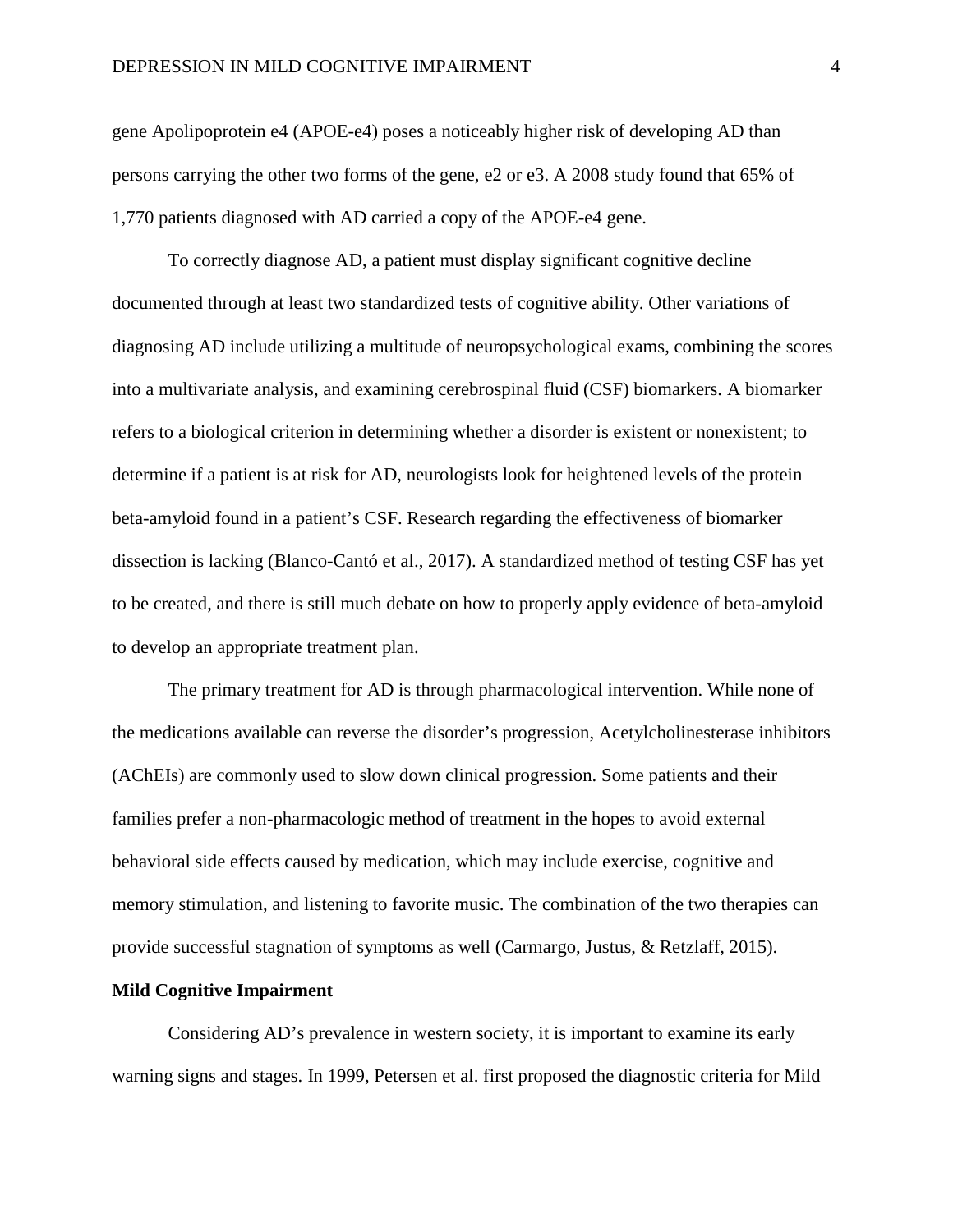Cognitive Impairment (MCI), an interim stage between normal cognitive function and AD. Particular attention has recently been directed toward regulating the prognosis and treatment for MCI. Inconsistences between diagnostic materials used, length or lack of follow-up, and a wide discrepancy in conversion rates have proved to cause difficulties in determining a standard definition for MCI (Lopez-Anton et al., 2015). Conversion rates refer to the percentage of MCI patients whose condition progressed to a dementia; in general, approximately 40% of MCI patients later develop AD (Mitchell & Shiri-Feshki, 2009). Between 23% and 47% of MCI patients transition to AD in a matter of 2.6 years; 46% of MCI patients develop AD in 3 years (Busse, Bischkopf, Riedel-Heller, & Angermeyer, 2003; Cooper, Sommerlad, Lyketsos, & Livingston, 2015).

MCI is subdivided into two types: amnestic (aMCI) and nonamnestic. The deciding factor in diagnosing a patient with aMCI or nonamnestic MCI is dependent on whether or not memory is negatively affected. AD is predominantly the result of the progression of aMCI, as aMCI symptoms are more indicative of a prodromal form of AD. These signs are similar to the aforementioned symptoms: forgetting of conversations, names, and appointments that could have been effortlessly recalled in the past (Chen et al., 2016). Additionally, aMCI is separated into two different categories, single domain amnestic MCI (sda-MCI), and multiple domain amnestic MCI (mda-MCI). The prior type is diagnosed when MCI affects only a patient's memory; the latter is diagnosed when other cognitive functions are affected along with memory (Cooper, Sommerlad, Lyketsos, & Livingston, 2015). Diagnostic criteria for aMCI require that a patient display a decline of 1.5 standard deviations from the mean of either memory or non-memory related tasks (Murayama et al., 2010; Petersen et al., 1999). Nonamnestic MCI is considered when a patient's cognitive impairment does not involve memory. Patients with nonamnestic MCI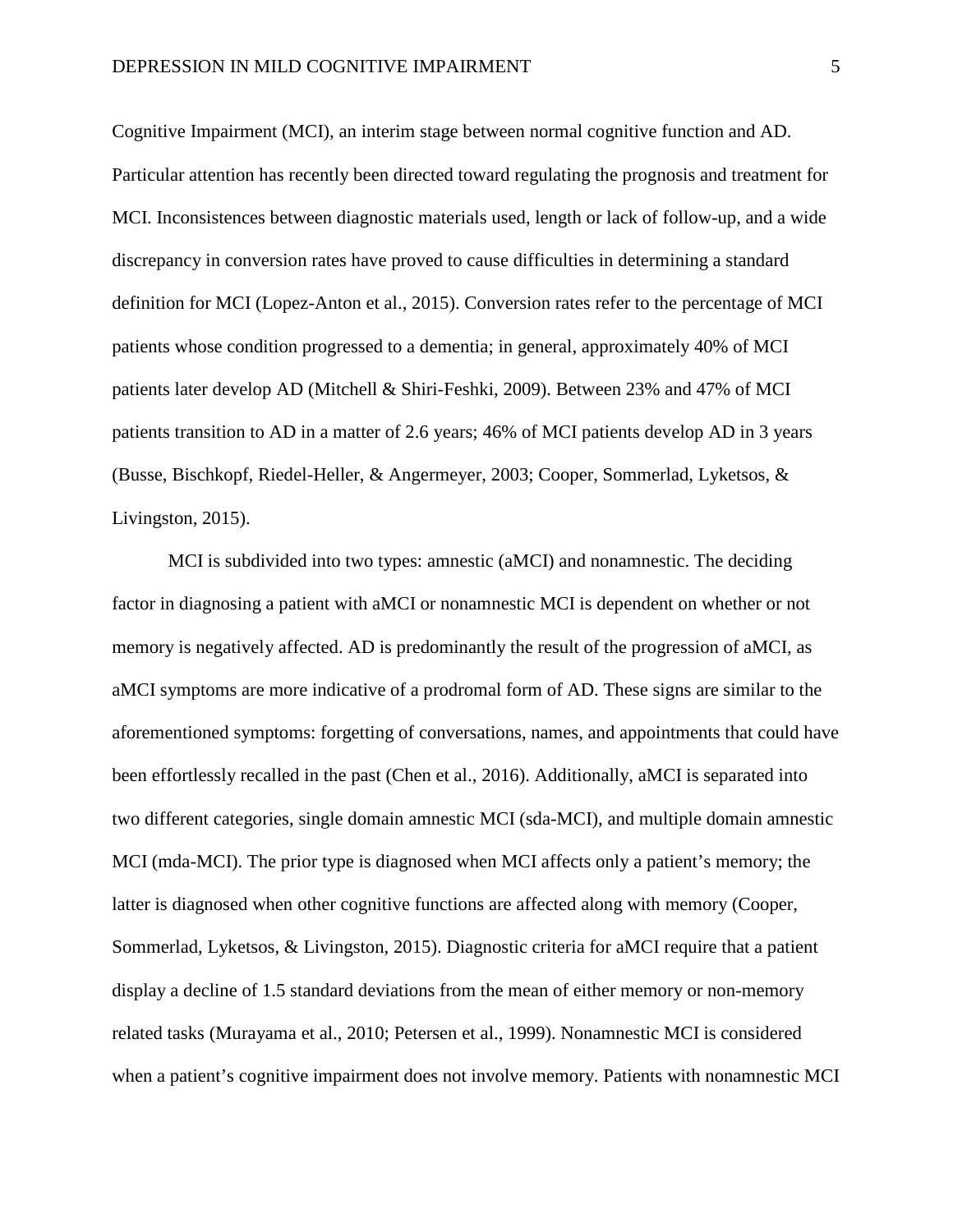tend to experience difficulty in making solid judgments, planning how to complete complicated tasks, and perceiving the world visually. Nonamnestic MCI has the potential to lead to dementia with Lewy bodies and vascular dementia (Belden, Kahlon, Malek-Ahmadi, Tsai, & Sabbagh, 2015). The present study focuses on patients with aMCI, unless specified otherwise.

A concerning change in cognitive ability is required for MCI to be noticed within the patient (Petersen, 1999). A clinician, through a patient's friends, family, or caregiver, typically gathers this information. While MCI does not cause complications as intrusive as AD, patients with MCI can find themselves with memory concerns, which may include forgetting events, conversations, and interactions with friends. The cognitive impairment MCI patients confront reaches not only memory, but also on their attentional and lexical abilities; patients may experience difficulty in completing certain tasks, in finding the right words, and in repeating themselves throughout conversations (Petersen, 1999; Clément, Belleville, Bélanger, & Chassé, 2009). Diagnostic tools such as the Mini Mental State Exam (MMSE), the Montreal Cognitive Assessment (MoCA), and the Dementia Rating Scale (DRS-2) are commonly used as well. Known for its rapid and convenient assessment, the MMSE is the highest in popularity among the clinical community. The assessment asks patients to recall their current location, identify common objects, and follow verbal and written directions; the patients' responses are graded on a numerical scale. A high score between 24-30 indicates healthy cognitive function; 20-24 indicates mild dementia; 13-20 moderate dementia; less than 12 severe dementia (Folstein M., Folstein S., & McHugh, 1975). The MoCA encompasses similar measures as the MMSE, but also requires patients to complete a clock-drawing test and a trail test (Nasreddine, 2005). The DRS-2 measures patients on five subscales: attention, initiation/preservation, construction,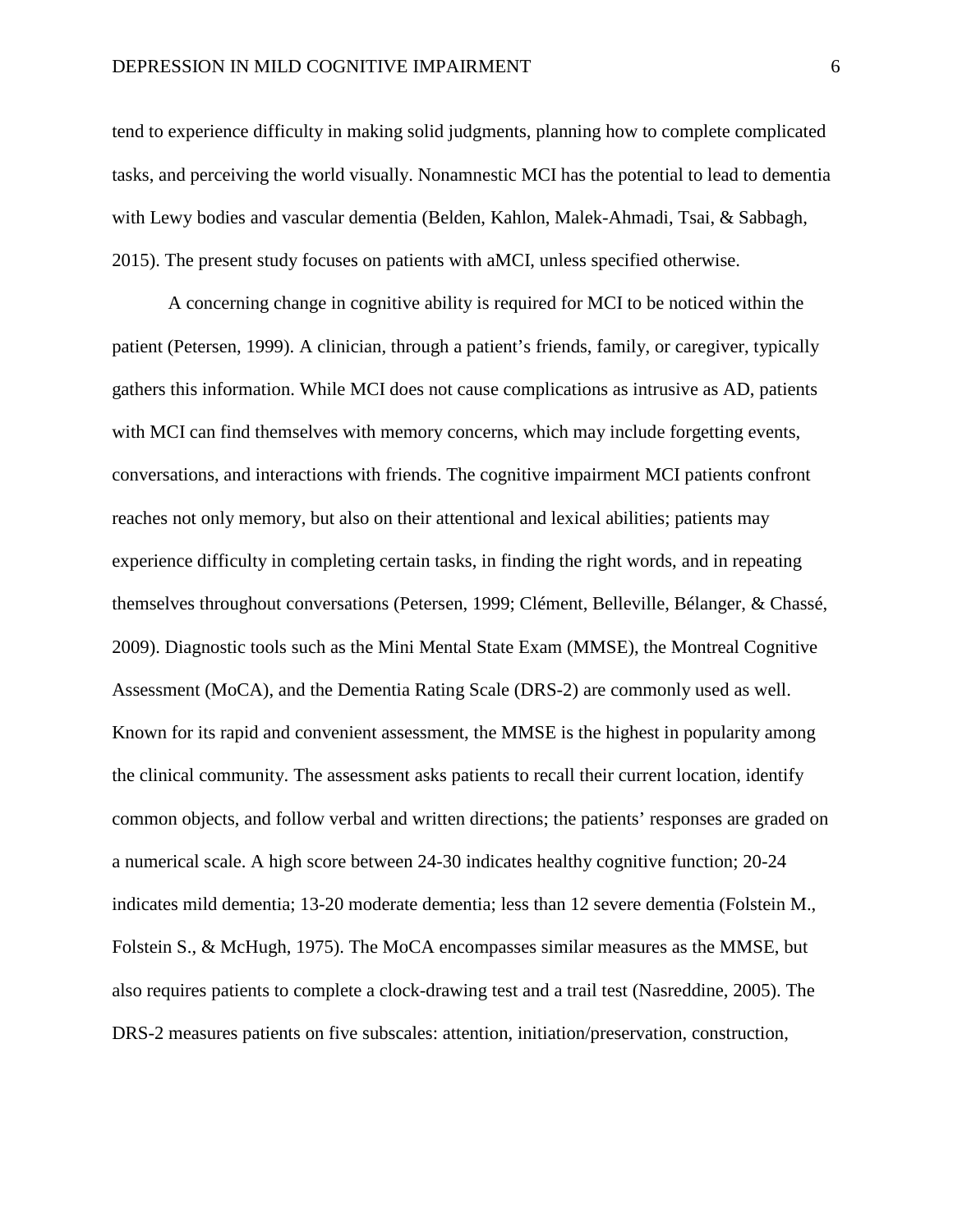conceptualization, and memory. Low scores indicate the presence of cognitive impairment (Springate, Tremont, Papandonatos, & Ott, 2014).

Due to the variability in outcomes and testing, there is not an apparent treatment for MCI (Sachs-Ericsson & Blazer, 2015). Previous data collected from diagnosing MCI patients are heterogeneous, which makes it difficult to standardize a further course of action (Perri, Carlesimo, Serra, & Caltagirone, 2005). Because of these discrepancies, researchers have yet to determine what characteristics and prognosis correspond with which subtypes of MCI (Mansbach, Mace, & Clark, 2014). Despite the incongruities, clinicians are making progress towards developing treatment methods. Like in treating AD, AChEIs are used frequently to impede the progression of the disease (Allain, Bentue´-Ferrer, & Akwa, 2007). The use of antioxidants is on the rise as an alternative method of treatment. Food and drink such as green tea, wines, and Magnolia extract were found to produce anti-inflammatory bodies that had the potential to reduce degeneration of neural tissue (Choi, Lee, Hong, & Lee, 2012). Forlenza, de Paula, Machado-Vieira, Diniz, and Gattaz (2012) suggest the use of lithium salts can supplement neural tissue, reduce apoptosis (programmed cell death), and reinforce brain structures crucial to memory, like the hippocampus. However, the researchers in the latter study recommend more clinical testing to be completed before the regulation of lithium as an MCI treatment. Both physical and mental exercise has also been shown to help reduce effects of MCI as well (Sachs-Ericsson & Blazer, 2015).

## **Psychiatric Disorders in MCI**

Persons with MCI are highly predisposed to psychiatric distress. Previous reports indicate that 36% of MCI patients experience moderate depression, while 63% experience severe depression; 74% experience similarly severe rates of anxiety (Orgeta, Qazi, Spector, & Orrell,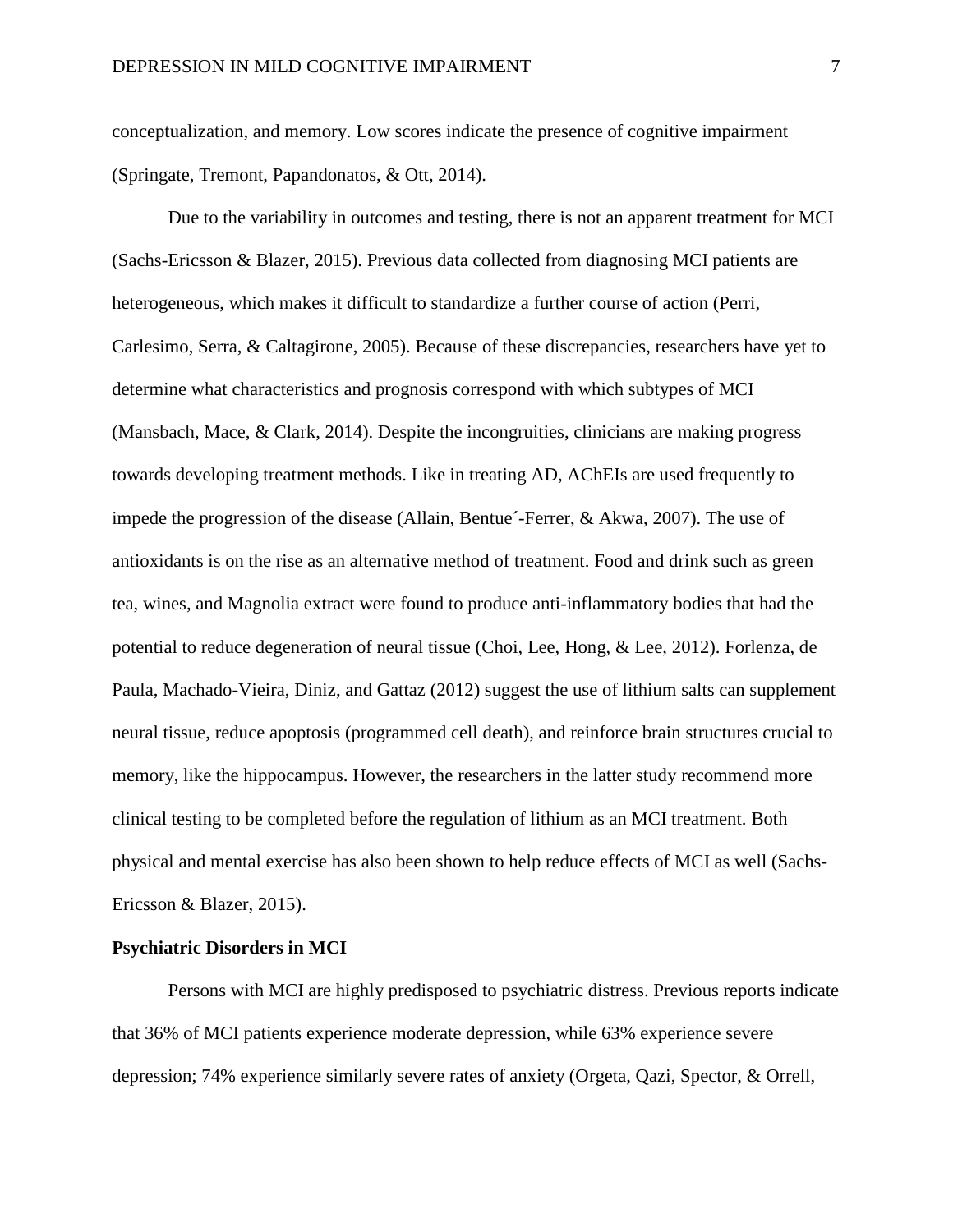2015). Countless studies surrounding MCI concentrate on the cognitive profile of patients; few integrate psychiatric wellbeing. With this in mind, Clément, Belleville, Bélanger, and Chassé (2009) conducted a study that determined the relationship between psychiatric distress and cognitive function. After interviewing and testing 30 MCI patients, they found that the MCI patients faced higher rates of depression, anxiety, hostility, and lower self-esteem than the 27 controls interviewed. Another study with dementia patients reported that 60% of participants experienced symptoms of psychosis, and 42% experienced depression (Forsell, Palmer, & Fratiglioni, 2003). A recent study with 152 participants diagnosed with MCI found that these patients had significantly higher levels of depression, lower MMSE scores, and lower social functioning when compared to healthy control participants (Jayaweera et al., 2015).

Depression is particularly significant in MCI. Depression is often confused with apathy, a syndrome in which patients only experience a lack of motivation and goal-oriented behaviors; depression also includes emotional side effects, such as feeling guilty and worthless (Varanese, Perfetti, Ghilardi, & Di Rocco, 2011). Several studies support the idea that a depressed person also is at a noticeably higher risk of cognitive decline and dementia than a non-depressed person (DeLuca et al., 2005; Shiraishi, 2010; Kobayashi & Kato, 2011). In order for one to be diagnosed with depression, a client must face at least five related symptoms (anhedonia, insomnia, weight loss or gain, suicidal ideation, agitation, and the like) for a period of no less than two weeks (American Psychiatric Association, 2013). Additionally, significant distress or functional impairment must be present. A patient confronted with both depression and MCI has a higher resistance to antidepressants and a reduced likelihood of living independently (Orgeta, Qazi, Spector, & Orrell, 2015). In some cases, researchers report depression as a factor in increased conversion to AD (Yoon, Shin, & Han, 2017). Explanations for this linear relationship differ;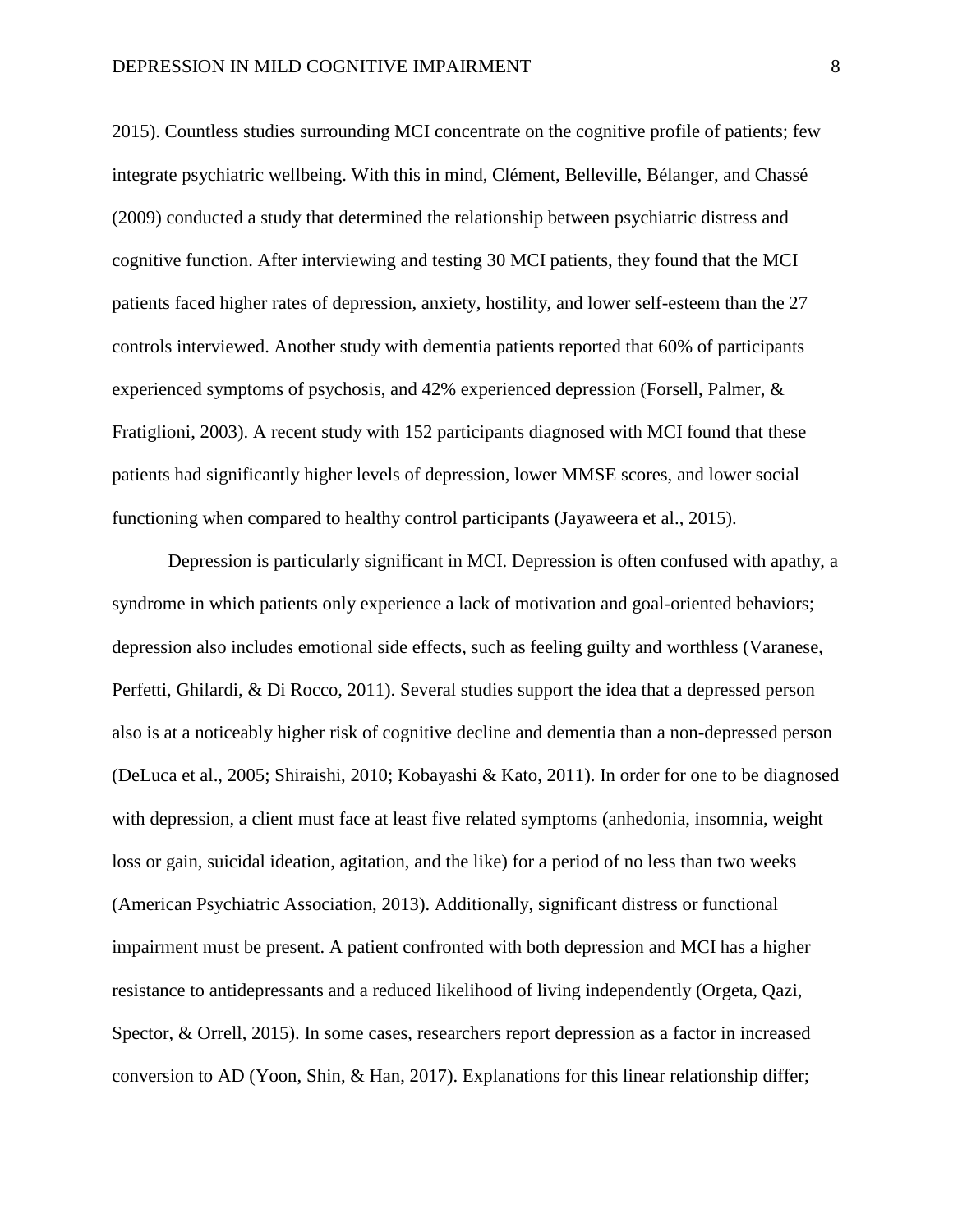some clinicians believe depression in older adults is a precursor to dementia, while others believe that depression detracts from cognition, leaving vulnerability for AD (Yoon, Shin, & Han, 2017). With this being said, the integration of psychiatric treatment with treatment for MCI is imperative for a patient's prognosis (Orgeta, Qazi, Spector, & Orrell, 2015; Shahnawaz et al., 2013). It should also be noted that the cognitive deficits experienced in MCI do not diminish upon the treatment of depression (Jayaweera et al., 2015).

## **Depression in the General Population**

Depression is increasing in prevalence in the United States. While treatment options are plenty, relapses are not uncommon; this is especially the case when depression co-occurs with other psychiatric disorders, such as anxiety and substance abuse disorder (Lin et al., 2016). Research on depression's gender disparity is vast. Studies tend to show that women in the general population (GP) are twice as likely to experience depression than men, and that the symptoms of depression women experience are often more debilitating than that of men (Ulbricht, Dumenci, Rothschild, & Lapane, 2016; Marcus et al., 2008). One study in particular found that over 12% of women in the United States have depression compared to 7.9% in men (Kim, Shin, & Song, 2015). Changes in hormones due to puberty, the menstrual cycle, and pregnancy are all cited in contributing to this statistic, in addition to standard risk factors (Ulbricht, Dumenci, Rothschild, & Lapane, 2016). These include socioeconomic as well as biological factors; around 40% of depression cases are linked to genetics (American Psychiatric Association, 2013). Cavanagh, Wilson, Caputi, and Kavanagh (2016) determined that depressed women also have a higher potential of facing problems with their appetite and weight maintenance.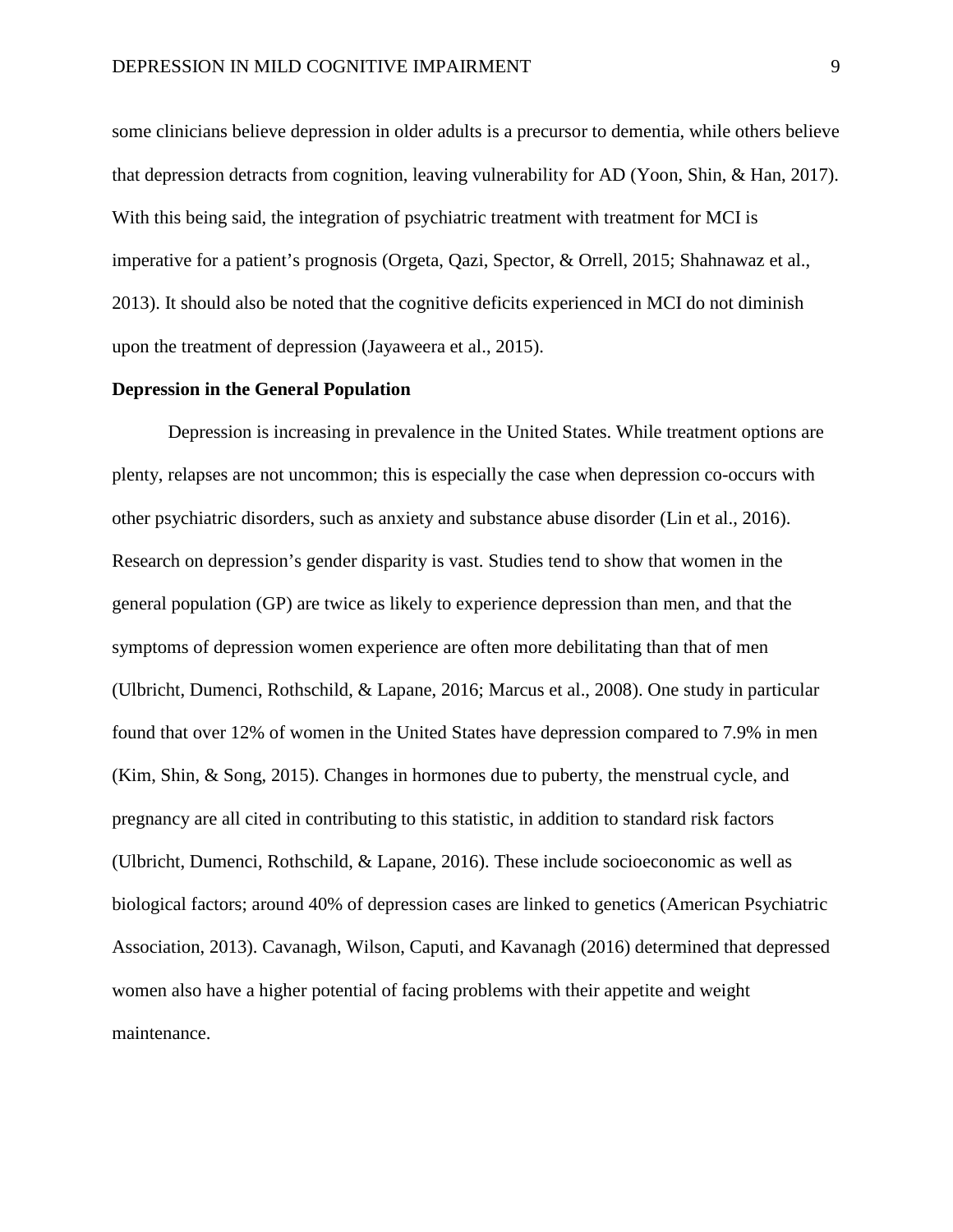Common treatments for depression in the GP are cognitive behavioral therapy (CBT) and medication (Bayliss & Holttum, 2015). Wuthrich, Rapee, Kangas, and Perini (2016), revealed that 54% of 113 depressed patients no longer met the criteria for depression after undergoing an 11-week CBT program. CBT is goal-oriented, challenges a patient's maladaptive mode of thinking, and replaces negative thoughts with positive affirmations to improve a patient's mood (Beck, Rush, Shaw, & Emery, 1979). Medications like Selective Serotonin Reuptake Inhibitors (SSRIs) facilitate the effects of CBT and aid in stabilizing a patient's mood (Bayliss & Holttum, 2015).

The present study examined the prevalence of depression in MCI patients. We hypothesized that the ratio of depression in female to male MCI patients would be different, and that the prevalence of depression in female MCI patients would differ from the ratio of depression in the general population. Specifically, we predicted that the rate would be amplified in female MCI patients due to the stress of their diagnosis and predisposition to depression. In order to support this, we compared our findings to the existing literature regarding the ratio of depression in the general population.

We used these prior studies as the basis for comparing rates of depression in MCI patients and the GP. We aimed to determine whether there were group differences in depression and apathy by gender. We intend to contribute to the literature on MCI by increasing the understanding of prevalence rate differences, and support treatment considerations of patient cognitive and psychiatric wellbeing.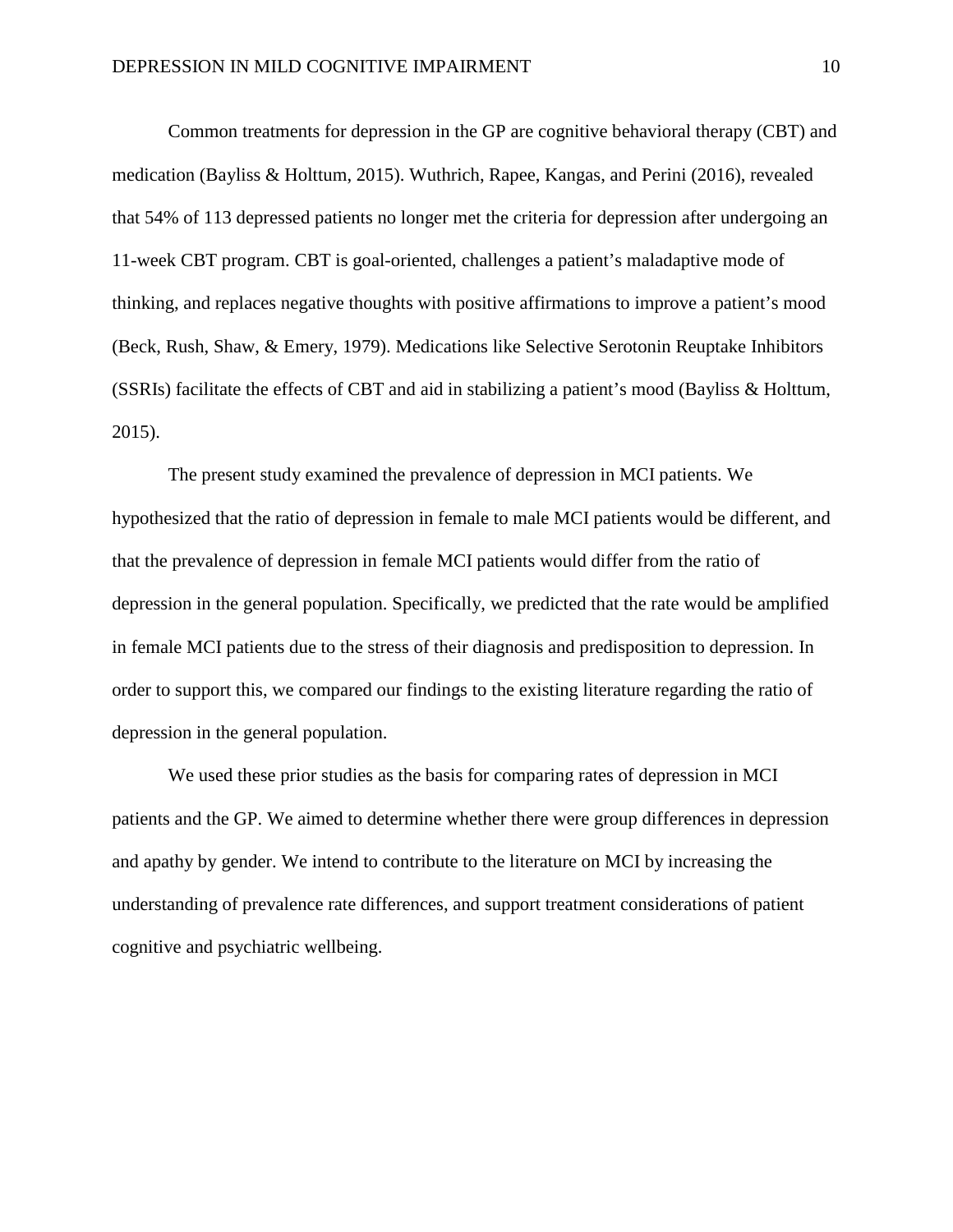#### **Method**

## **Participants**

The University of Southern California previously gathered the data analyzed in this study through the Alzheimer's Disease Neuroimaging Initiative (ADNI). ADNI gathered its 822 volunteer participants from North American research centers throughout the study; additionally, the website for the Initiative provides referrals to those who are interested in participating in future studies. The participants agreed to several sessions of brain imaging and clinical testing, and they were followed over time to track the progression of their disease (ADNI, 2017). The range of participants' ages is between 71-75 years of age, and most participants are Caucasian (93%) and college educated (61%). Fifty-four percent of ADNI participants are diagnosed with MCI (ADNI, 2017). Identifying information about individual participants has already been redacted.

The institute conducts its research through the utilization of clinical, cognitive, biological, and genetic biomarkers to pinpoint the structure and function of the human brain throughout the stages of AD development (Cairns et al., 2015). With the goal of determining specific biomarkers that indicate very early stages of AD, ADNI intends for its data to be used towards research for more efficient AD treatment (Eskildsen et al., 2013). Beginning in 2003, ADNI is supported by several major health organizations, including the National Institute on Aging, General Electric Healthcare, and the National Institute of Biomedical Imaging and Bioengineering, along with other healthcare leaders; ADNI continues to receive funding from these sponsors to this day. ADNI breaks down the progression of AD into stages, respectively being Cognitively Normal (CN), Significant Memory Concern (SMC), Early Mild Cognitive Impairment (EMCI), Mild Cognitive Impairment (MCI), Late Mild Cognitive Impairment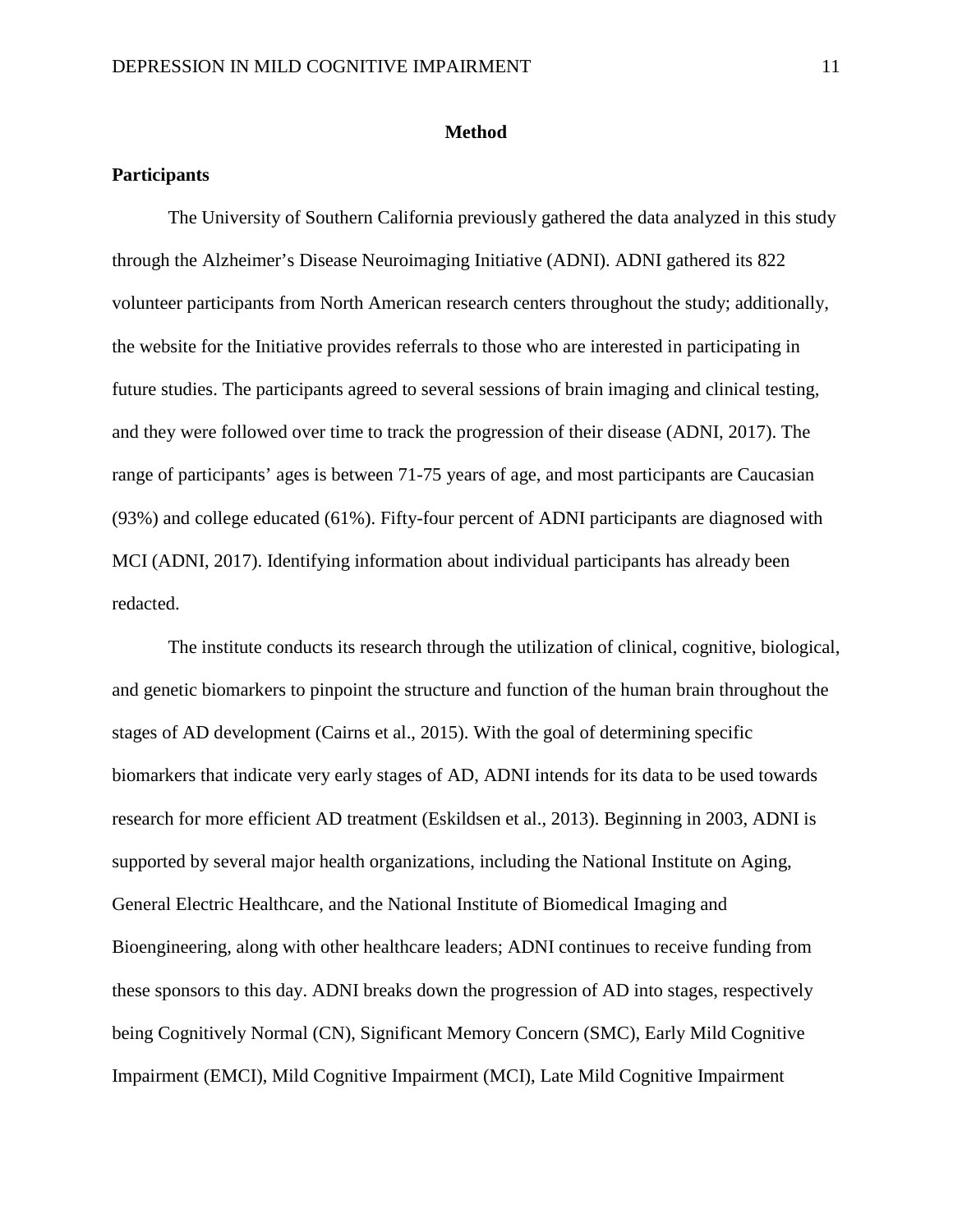(LMCI), and AD. Each stage adheres to its own definition and increases in neurological damage. The study defines MCI as follows:

MCI participants have reported a subjective memory concern either autonomously or via an informant or clinician. However, there are no significant levels of impairment in other cognitive domains, essentially preserved activities of daily living and there are no signs of dementia. (ADNI, 2017)

The extent of the research ADNI conducts is evident in Eskildsen et al.'s 2013 study, which was supported by the initiative. Through an analysis similar to that of the present study, Eskildsen et al. utilized the preexisting data collected by ADNI in order to evaluate MRI in search of early physical signs of AD development. As a result of the study, Eskildsen and colleagues were able to determine similar patterns of visible neurological degeneration throughout test subjects that indicate warning signs of AD.

The present study will be selecting data gathered from a portion of the 822 total ADNI participants. Specifically, the responses recorded from 435 MCI-diagnosed participants on the Neuropsychiatric Inventory (NPI) will be analyzed.

## **Measures**

The present study will be utilizing the data collected from ADNI volunteers who participated in taking the NPI. The NPI is a common tool used to measure the rates of depression and other psychiatric disturbances within MCI patients. Over the last decade, the use of the NPI became extensive in various professional psychological circles (Kørner et al., 2008). The NPI specializes in determining the indication of 12 psychiatric disorders in the presence of a neurodegenerative disorder in addition to evaluating the usefulness of some treatments (Cummings, 1997). The psychiatric disorders tested for are: delusions, hallucinations, agitation,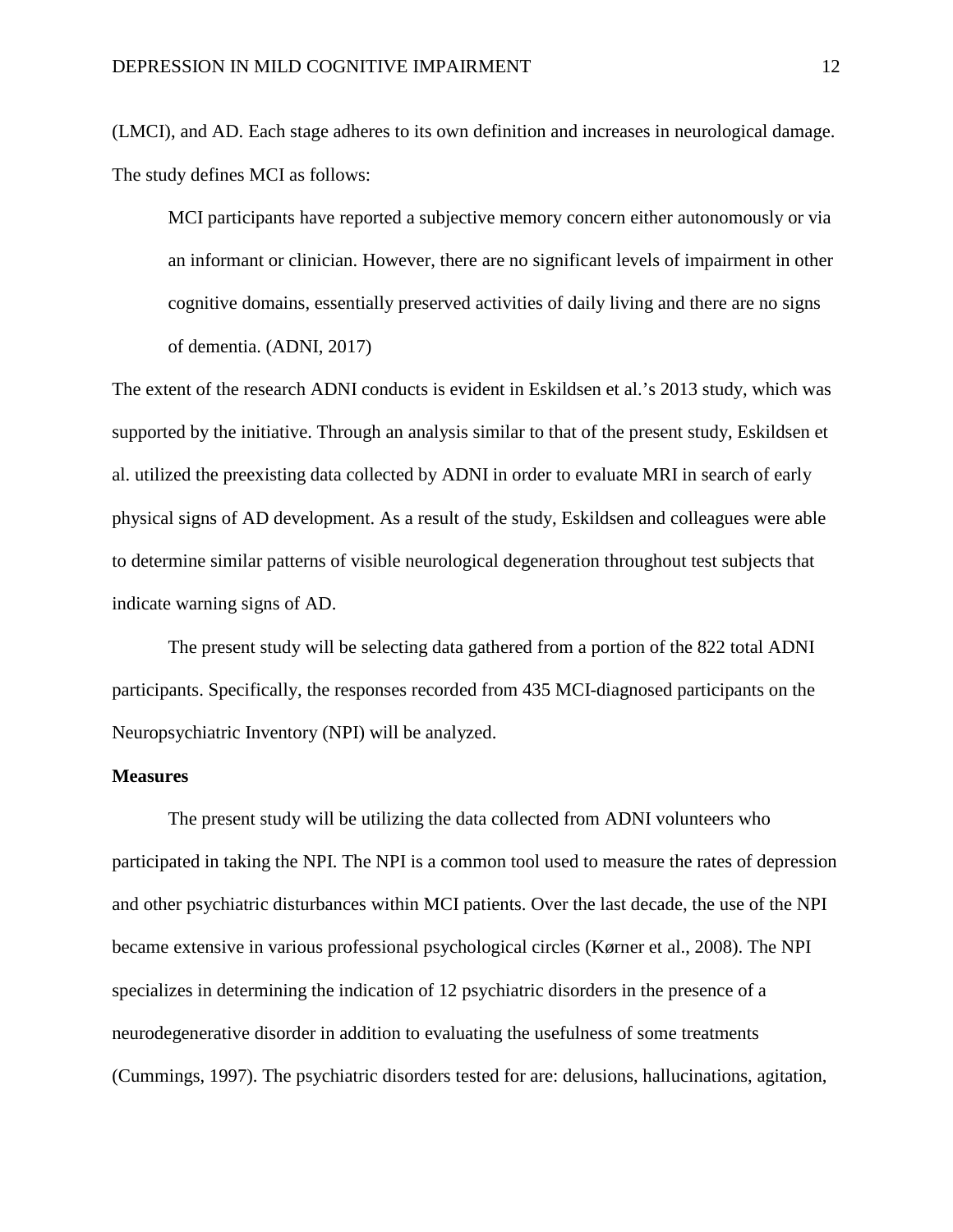dysphoria, anxiety, apathy, irritability, euphoria, disinhibition, nightly behavior disturbances, eating disorders, and abnormal motor behavior (Cummings, 1997). The assessment is conducted via interview with a third party, typically a patient's caregiver or a relative who knows the patient particularly well. The third party's responses are measured on several subscales, which in turn estimate the levels of severity and frequency of the patient's symptoms. Each subscale is rated on a scale of 12, with 144 being the highest possible total (12 subscales x 12 points); the higher the score, the more severe the symptom (Cummings, 1997). The patient's depression is rated through a measure called the dysphoria subscale, which is measured through the combination of scores from the psychiatric disorders that assess mood. Because many symptoms of depression and dementia overlap (e.g., weight loss, delusions, agitation), the dysphoria subscale utilizes questions that explicitly differentiate depression from dementia. An example is "Does the patient seem sad or say that he /she is depressed?" (Cummings, 1997).

#### **Procedure**

After reviewing an abstract we submitted for the data, the ADNI experimenters granted us access to the clinical data. Data recorded from NPI responses were retrieved and downloaded for investigation. Descriptive statistical analyses and a t-test to examine group differences between the male and female MCI patients were conducted through the *Statistical Package for the Social Sciences* (SPSS).

#### **Results**

After constructing a review of the relevant literature, we hypothesized that symptoms of depression were common in populations affected by MCI. Furthermore, based on the literature, we maintained the idea that depression affected female MCI patients at a higher rate than male MCI patients, and than the general population, due to their predisposition to the disorder and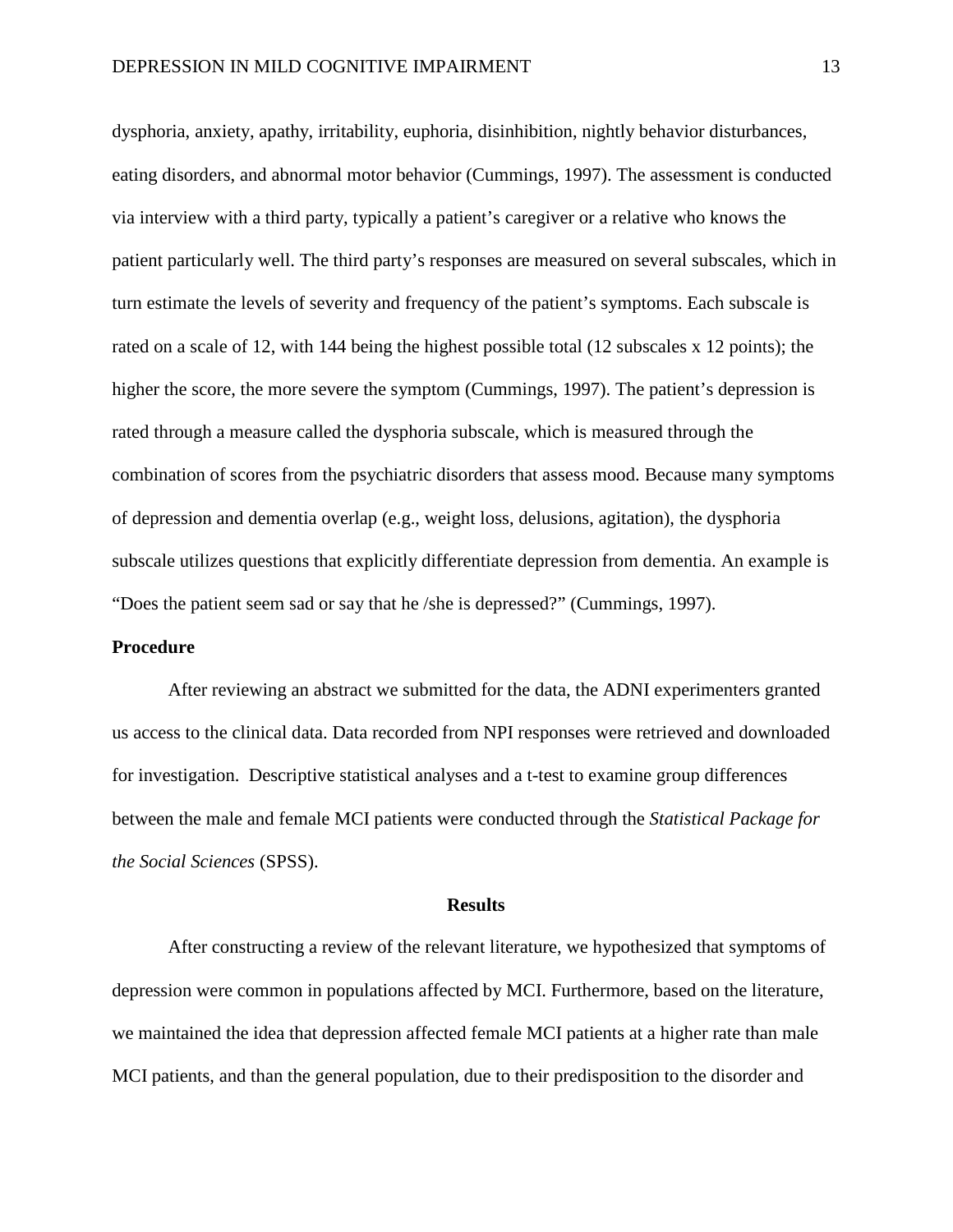added stress of the MCI diagnosis. Unexpectedly, the ADNI-collected data did not support either one of our hypotheses. We ran initial descriptive statistics (see Table 1), which indicated that the maximum score patients received on the NPI was 20 ( $M = 2.3$ ;  $SD = 3.30$ ). As previously noted, the highest score possible to receive on the NPI is 144, with a cutoff score of 50 signifying severe behavioral disturbances. A score of 20 or below implies mild to no behavioral disturbances.

Additionally, we ran a t-test focusing specifically on the results to the depression and apathy segment of the NPI. This was done to further investigate group differences in depression and apathy by splitting up the group by gender, male and female, with 1 signifying male and 2 female (see Table 2). While the female group had a higher mean than the male group, the difference was not statistically significant. Moreover, neither of the group's results indicated any sign of psychological distress, with the mean for male participants at 2.16 (*SD* = 3.21). While these results do not implicate that every MCI patient interviewed for the ADNI database does not experience psychiatric distress, they do suggest that depression and apathy were not as prevalent in the sample as expected.

#### **Discussion**

Overall, there were no significant group differences for depression or apathy. As previously stated, this is inconsistent with much of the literature regarding this cognitively impaired older adult sample (Orgeta, Qazi, Spector, & Orrell, 2015; Varanese, Perfetti, Ghilardi, & Di Rocco, 2011). After closer consideration, there are several possible explanations for the discrepancy between our hypotheses and the results. As noted in the Method, over half of the ADNI participants received a college education. Yang (2007) notes that a college education acts as a protective factor against late age depression because of the likelihood of having a higher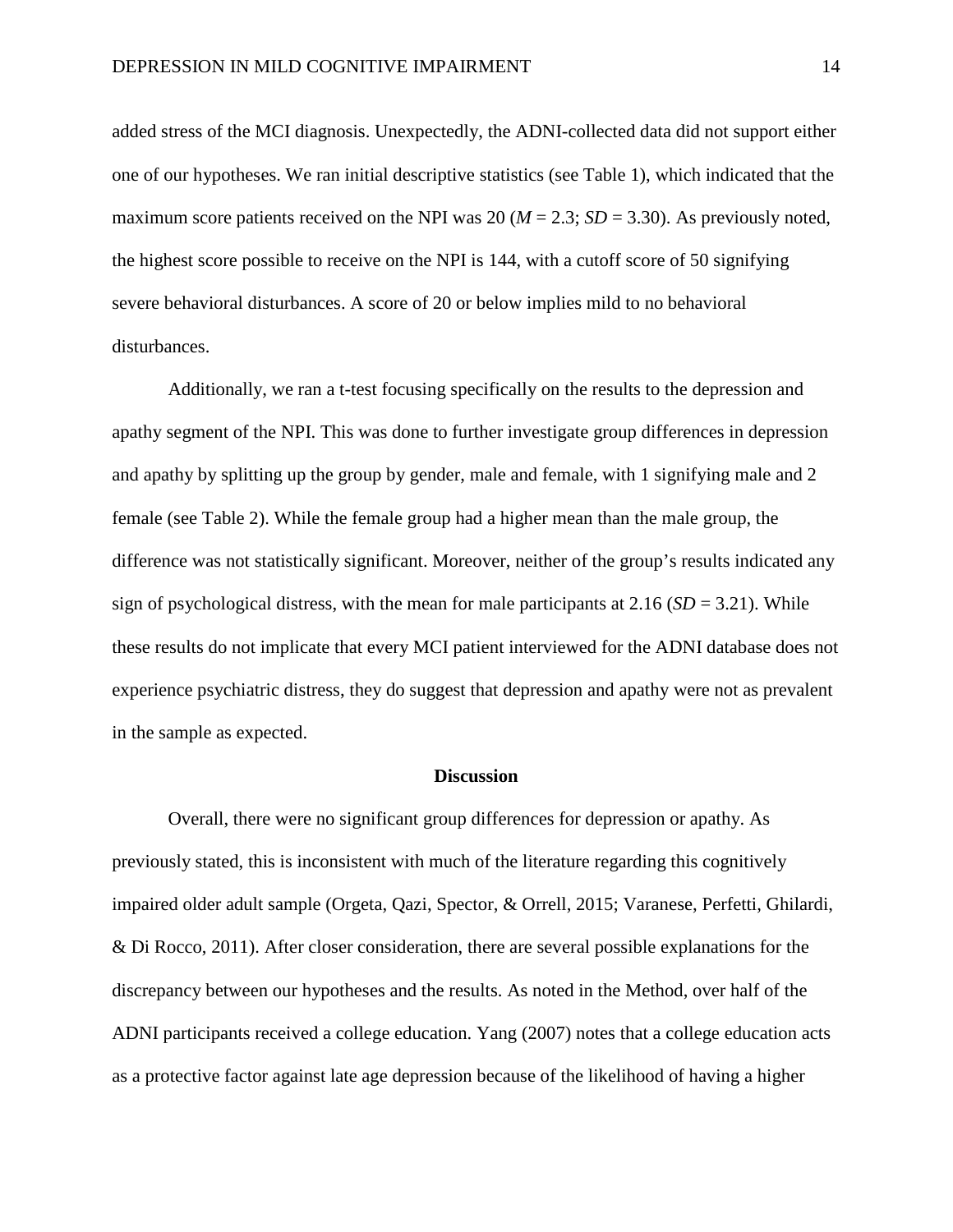income and "less economic hardship." This is because a college education tends to lead to more successful and fulfilling careers, therefore leaving a person of an older age less financial worries to develop stress over. The idea that a positive correlation exists between level of education and overall health is strongly supported, and could be a potential factor as to why the ADNI participants displayed little symptoms of depression.

Hughes-Morley, Young, Waheed, Small, and Bower (2015) ran a comprehensive literature review surrounding factors affecting recruitment for depression studies. After sorting through over 7,000 citations and analyzing 15 studies, the researchers found that a participant's decision to volunteer for a depression experimental study depends on several variables; these variables mostly take into consideration the participant's mood, state of mental health, and attitude toward the study, along with other typical considerations like personal benefits. Results indicated that participants who are on a regimented treatment plan for their depression are more likely to volunteer for depression trials. The willingness of the participants to volunteer could be a possible explanation for the results we found from the ADNI data.

Nearly all the ADNI participants identified as white, which could likewise be seen as a reason for the lower rates of depression in our sample. In his analysis, Yang (2007) also states that race, ethnicity, and socioeconomic status can play a role in the development of depression; members of a minority race or ethnicity tend to experience depression at a higher rate than those who are not. The ADNI population is majority white, college educated, and therefore presumably of a higher socioeconomic class, which is a combination of common protective factors that can deter depression. All the participants for the longitudinal study willingly volunteered and gave informed consent, which can suggest better treatment and resilience. Ultimately, there is no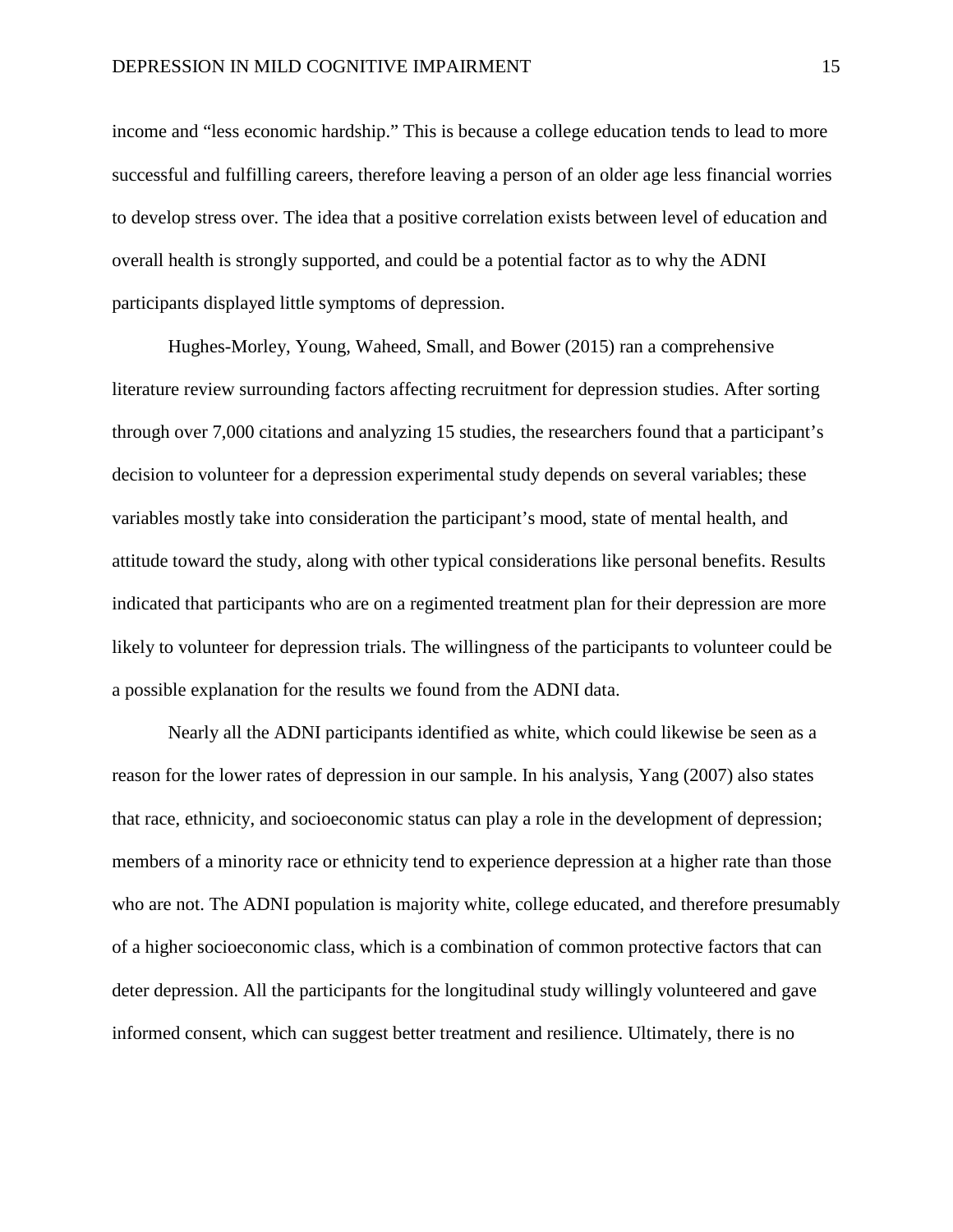single cause for the discrepancy between our hypothesis and the results, rather a multitude of factors.

Nonetheless, the implications of the current study are significant. Despite our patients not reporting signs of clinical depression or apathy, maintaining a continued awareness of mental health factors in older adults with cognitive impairment remains important because it helps highlight the importance of mood evaluation and treatment in this population. Evidence gathered by Arean and Cook (2002) supports the idea that CBT or interpersonal psychotherapy combined with medication is the strongest treatment for combating depression within older populations affected by cognitive impairment. Likewise, Teri, Logsdon, Uomoto, and McCurry (1997) suggested the use of CBT is effective in populations diagnosed a step further, with dementia.

Future studies with this sample may expand upon our hypothesis and investigate depression and apathy from multiple perspectives, including but not limited to clinicians, informants, and patients. Incorporating the viewpoints from these populations may elicit differing results; for example, if a patient does not report symptoms indicative of depression, their primary care practitioner may observe these signs and include it in the patient's report. Producing a well-rounded patient profile can lead to a more accurate reading of symptom onset, development, and treatment, and ultimately direct clinicians to a holistic outlook on MCI treatment, working to ease the strain of both cognitive and psychiatric impairment.

In summary, the current study analyzed the presence of depression or apathy in older adults diagnosed with Mild Cognitive Impairment, hypothesizing that female MCI-affected adults would display far higher rates of depression than in MCI-affected male adults and adults in the general population. An excess of prior research indicated that rates of clinical depression were found profoundly in cognitively impaired populations. With this hypothesis and previous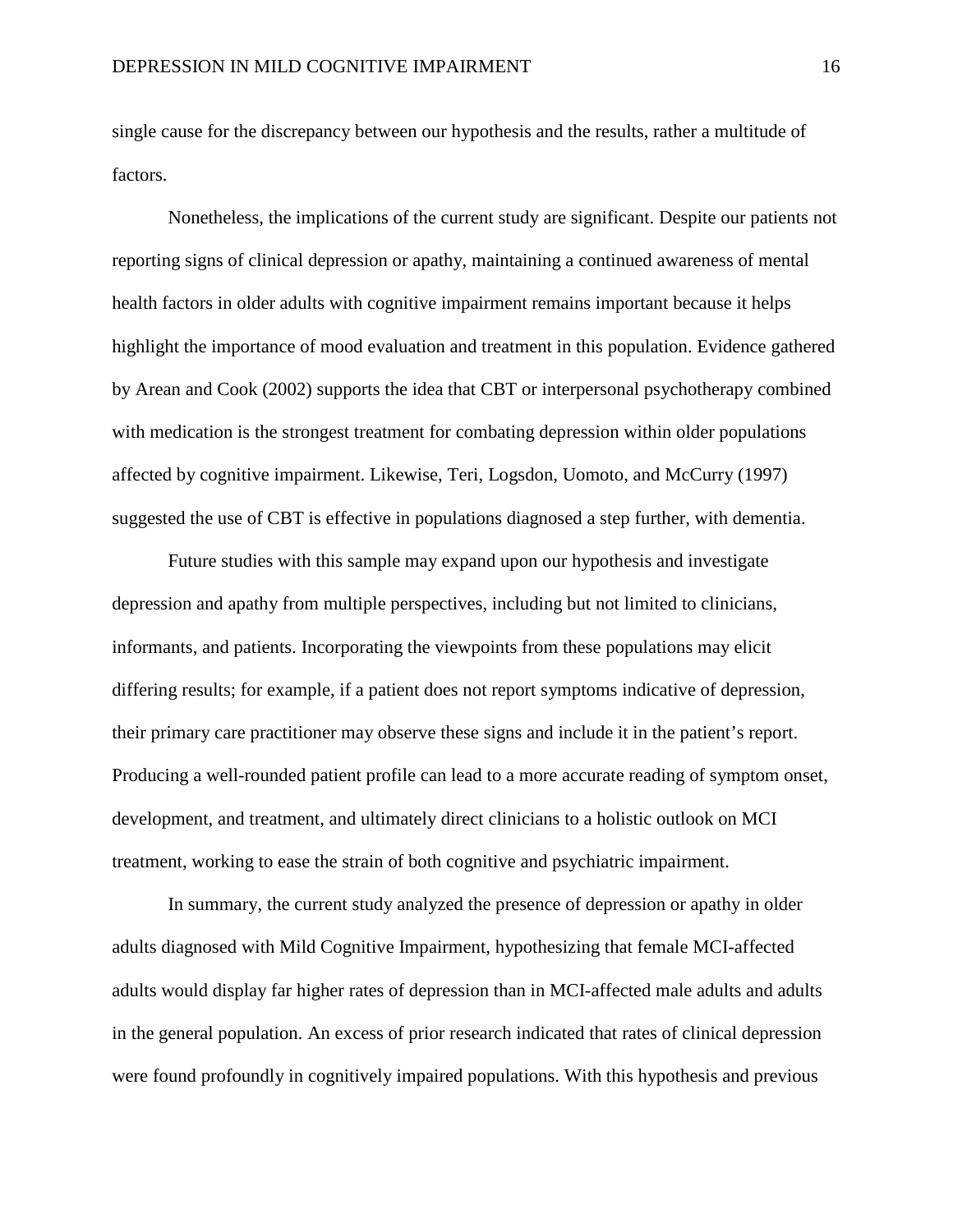support, the current study took to the ADNI database to collect responses recorded on the NPI to determine if this specific population reflected what has been previously found. Unexpectedly, this particular MCI-affected population did not display symptoms of depression or apathy, for reasons we can only propose. As a result of this study, it was learned that not every MCI-affected population confronts psychiatric distress despite a serious diagnosis; although this finding did not reflect the hypothesis, it is encouraging to know that patients with cognitive impairment are not also battling with a disorder like depression or apathy.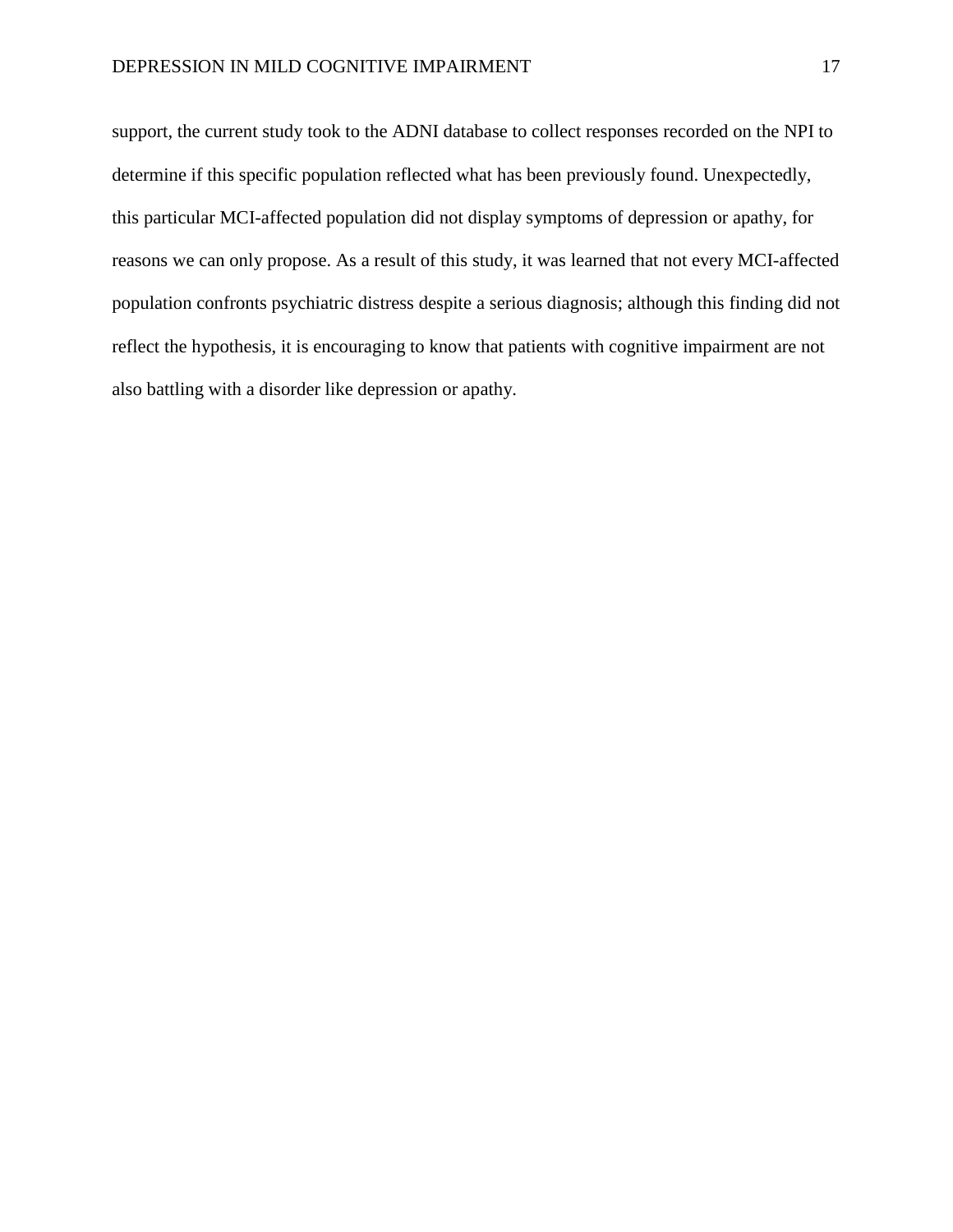## References

- ADNI. (2017). ADNI | Alzheimer's Disease Neuroimaging Initiative. Retrieved March 30, 2018, from http://adni.loni.usc.edu/
- Allain, H., Bentué-Ferrer, D., & Akwa, Y. (2007). Treatment of the mild cognitive impairment (MCI). Human Psychopharmacology: Clinical And Experimental, 22(4), 189-197. doi:10.1002/hup.838
- American Psychiatric Association. (2013). *Diagnostic and Statistical Manual of Mental Disorders (DSM-5), Fifth edition*.
- Arean, A., & Cook, B. (2002). Psychotherapy and combined psychotherapy/pharmacotherapy for late life depression. *Biological Psychiatry*, *52*(3), 293-303.
- Arnold, S., & Kumar, A. (1993). Reversible dementias. *Medical Clinics of North America, 77*(1), 215-230.
- Bayliss, P., & Holttum, S. (2015). Experiences of antidepressant medication and cognitive– behavioural therapy for depression: A grounded theory study. *Psychology And Psychotherapy: Theory, Research And Practice*, *88*(3), 317-334. doi:10.1111/papt.12040
- Beck, A., Rush, A., Shaw, B., & Emery, G. (1979). Cognitive therapy of depression. New York: The Guilford Press.
- Belden, C. M., Kahlon, V., Malek-Ahmadi, M., Tsai, A., & Sabbagh, M. N. (2015). Clinical characterization of mild cognitive impairment as a prodrome to dementia with lewy bodies. *American Journal Of Alzheimer's Disease And Other Dementias*, *30*(2), 173-177. doi:10.1177/1533317514542642
- Blanco-Cantó, M. E., Monge-Argilés, J. A., Pérez-Cejuela, C., Badía, C., Gabaldón, L., Muñoz-Ruíz, C., & ... Leiva-Santana, C. (2017). Diagnostic validity comparison between criteria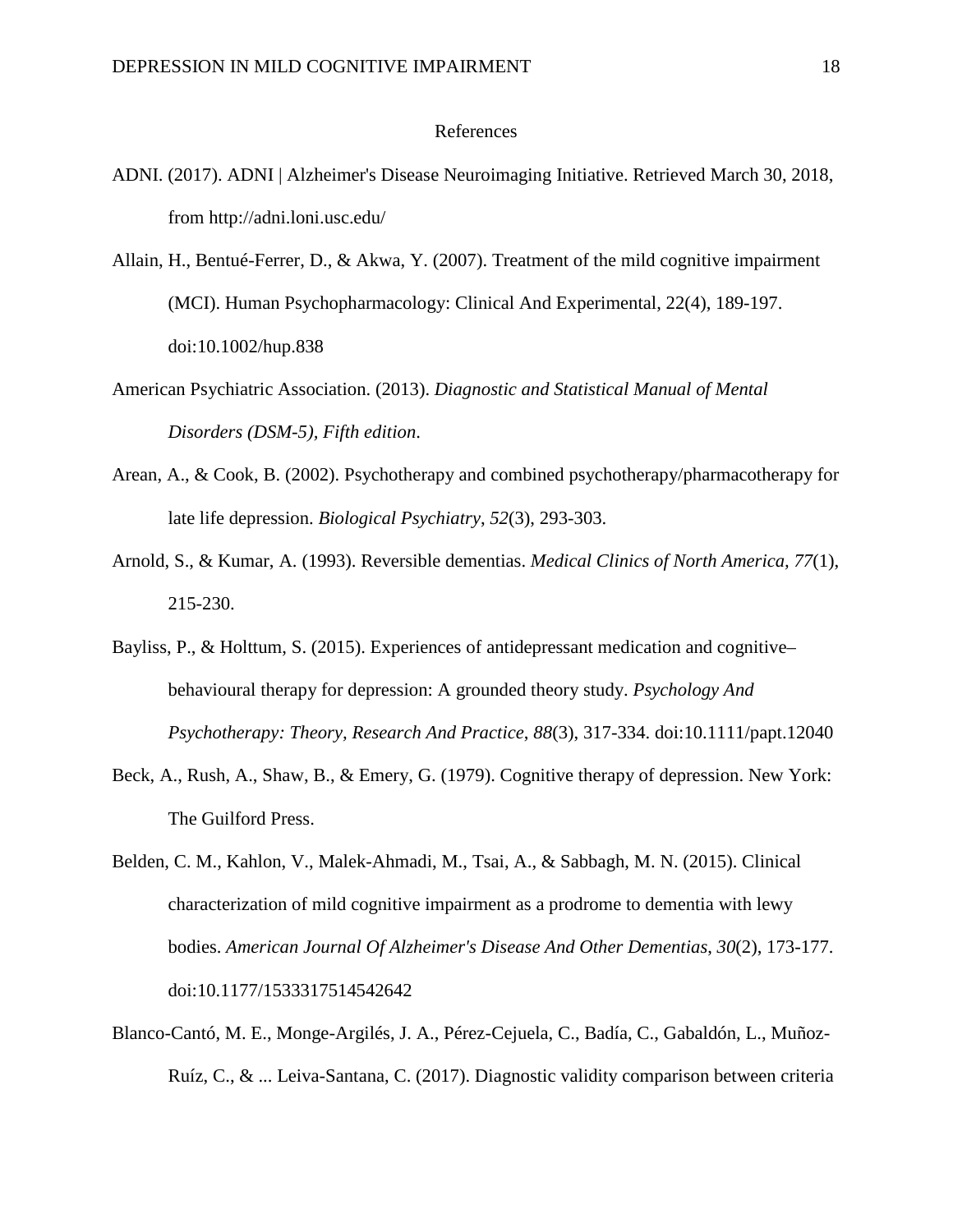based on CSF Alzheimer's disease biomarkers. *American Journal Of Alzheimer's Disease And Other Dementias*, *32*(2), 101-107. doi:10.1177/1533317516688298

- Busse, A., Bischkopf, J., Riedel-Heller, S. G., & Angermeyer, M. C. (2003). Subclassifications for mild cognitive impairment: prevalence and predictive validity. Psychological Medicine, 33(6), 1029-1038. doi:10.1017/S0033291703007839
- Cairns, N., Perrin, R., Franklin, E., Carter, D., Vincent, B., Xie, M., . . . Morris, J. (2015). Neuropathologic assessment of participants in two multi-center longitudinal observational studies: the Alzheimer Disease Neuroimaging Initiative (ADNI) and the Dominantly Inherited Alzheimer Network (DIAN). *Neuropathology, 35*(4), 390-400. doi: 10.1111/neup.12205
- Carmago, C., Justus, F., & Retzlaff, G. (2015). The effectiveness of reality orientation in the treatment of Alzheimer's disease. *American Journal of Alzheimer's Disease & Other Dementias, 30*(5), 527-532. doi: 10.1177/1533317514568004
- Cavanagh, A., Caputi, P., Wilson, C. J., & Kavanagh, D. J. (2016). Gender differences in selfreported depression and co-occurring anxiety and stress in a vulnerable community population. *Australian Psychologist*, *51*(6), 411-421. doi:10.1111/ap.12184
- Chen, G., Sheng, C., Li, Y., Yu, Y., Wang, X., Sun, Y., & ... Han, Y. (2016). Neuroimaging basis in the conversion of aMCI patients with APOE-ε4 to AD: Study protocol of a prospective diagnostic trial. BMC Neurology, 16.
- Choi, D.-Y., Lee, Y.-J., Hong, J.T., & Lee, H.-J. (2012). Antioxidant properties of natural polyphenols and their therapeutic potentials for Alzheimer's disease. Brain Research Bulletin, 87(2-3), 144-153. Retrieved from http://dx.doi.org/10.1016/j.

Clément, F., Belleville, S., Bélanger, S., & Chassé, V. (2009). Personality and Psychological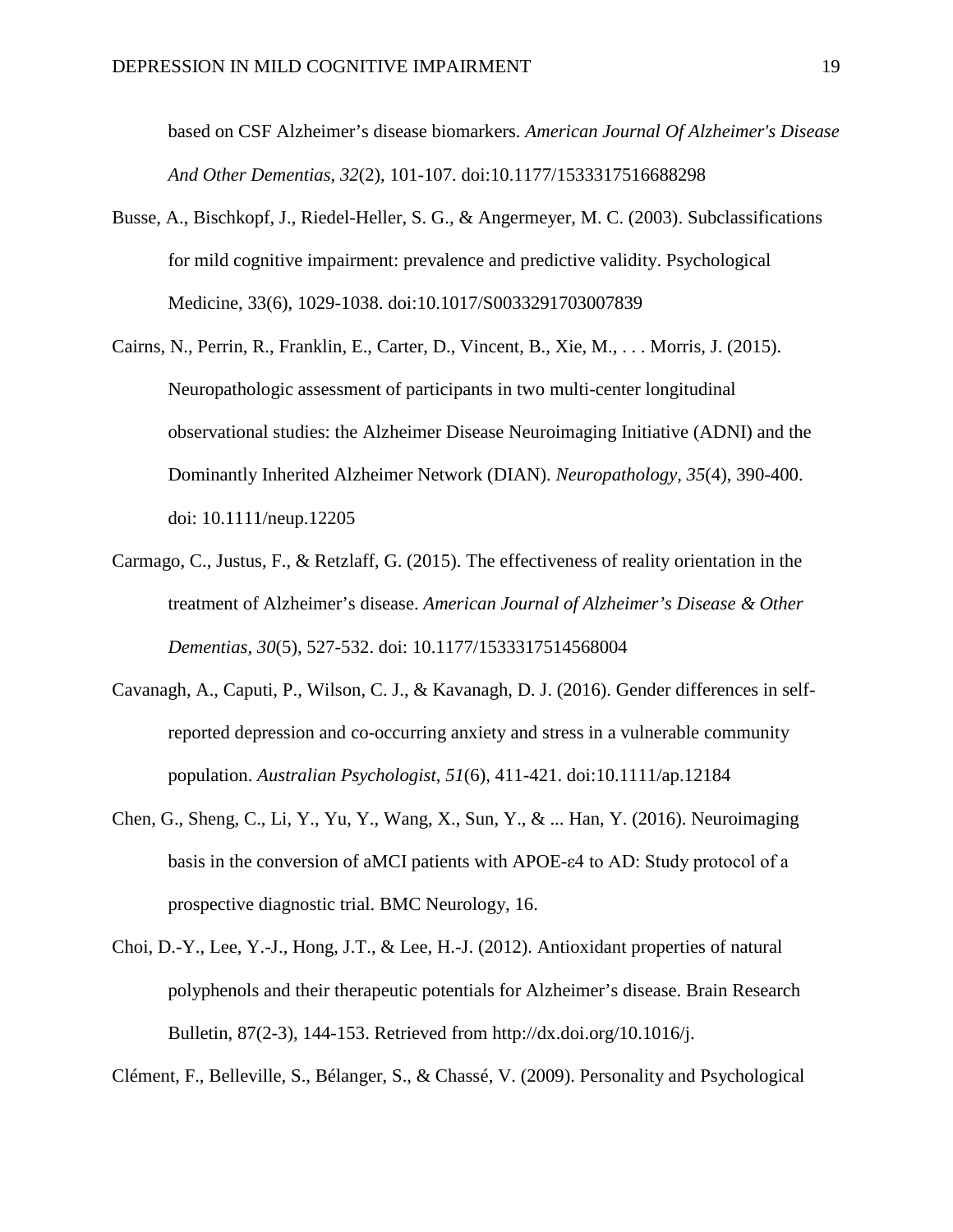Health in Persons with Mild Cognitive Impairment. Canadian Journal on Aging / La Revue canadienne du vieillissement, 28(02), 147. doi:10.1017/s0714980809090126

- Cooper, C., Sommerlad, A., Lyketsos, C. G., & Livingston, G. (2015). Modifiable predictors of dementia in mild cognitive impairment: A systematic review and meta-analysis. The American Journal Of Psychiatry, 172(4), 323-334. doi:10.1176/appi.ajp.2014.14070878
- Cummings, J. (1997). The Neuropsychiatric Inventory: Assessing psychopathology in dementia patients. *Neurology, 48*(6).
- DeLuca, A., Lenze, E., Mulsant, B., Butters, M., Karp, J., Dew, M., . . . Reynolds, C. (2005) Comorbid anxiety disorder in late life depression: association with memory decline over four years. *International Journal of Geriatric Psychiatry, 20*(9), 848-854.
- Djukic, M., Wedekind, D., Franz, A., Gremke, M., & Nau, R. (2015). Frequency of dementia syndromes with a potentially treatable cause in geriatric in-patients: Analysis of a 1-year interval. *European Archives Of Psychiatry And Clinical Neuroscience*, *265*(5), 429-438. doi:10.1007/s00406-015-0583-3
- Eskildsen, S., Coupé, P., García-Lorenzo, D., Fonov, V., Pruessner, J., & Collins, D. (2013). Prediction of Alzheimer's disease in subjects with mild cognitive impairment from the ADNI cohort using patterns of cortical thinking. *Neuroimage 15*(65), 511-521. doi: 10.1016/j.neuroimage.2012.09.058
- Folstein, M. F., Folstein, S. E., & McHugh, P. R. (1975). "Mini-mental state". A practical method for grading the cognitive state of patients for the clinician. Journal of Psychiatric Research, 12(3), 189-198. doi: 10.1016/0022-3956(75)90026-6
- Forlenza, O. V., de Paula, V. J., Machado-Vieira, R., Diniz, B. S., & Gattaz, W. F. (2012). Does lithium prevent Alzheimer's disease?. Drugs & Aging, 29(5), 335-342.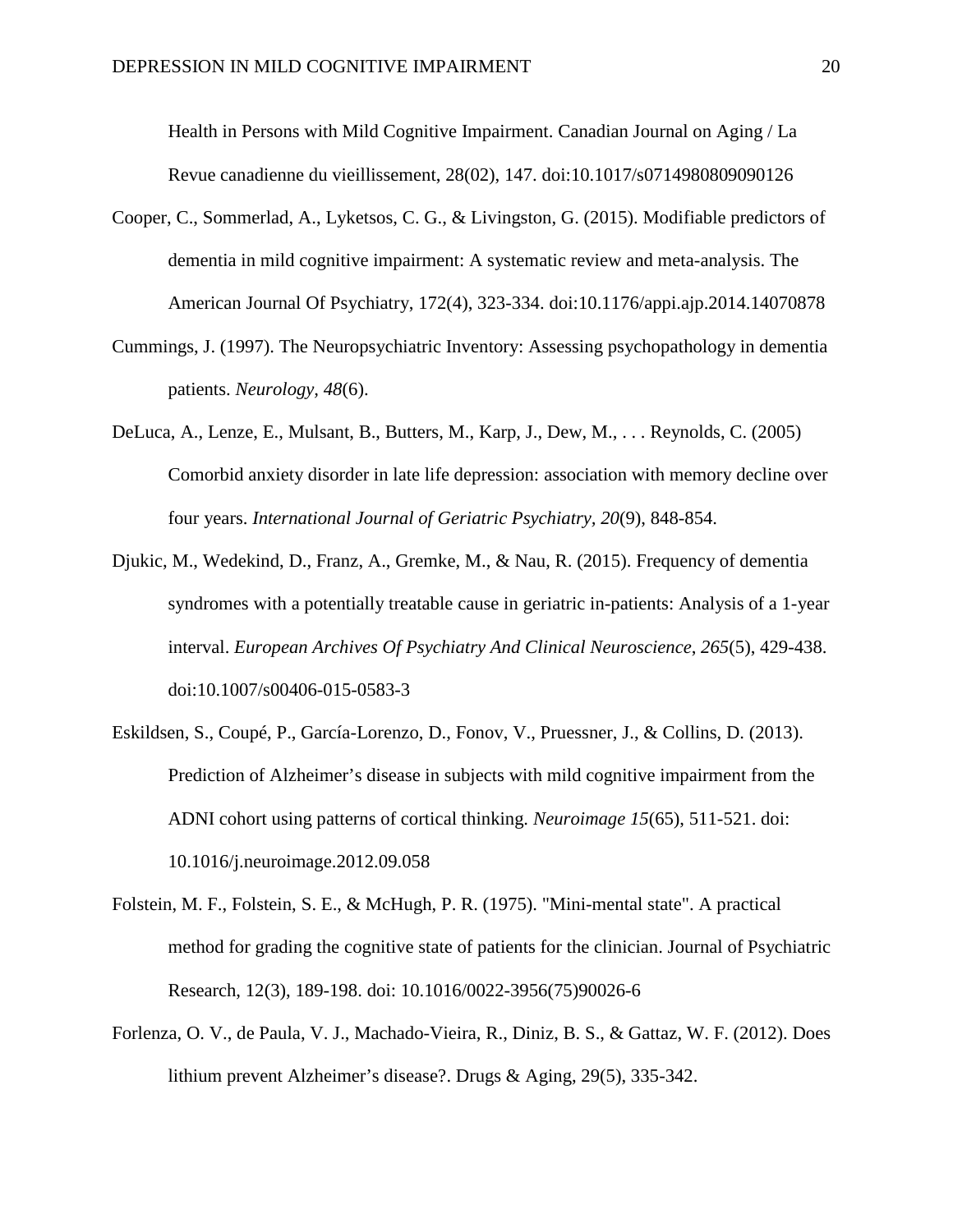doi:10.2165/11599180-000000000-00000

- Forsell, Y., Palmer, K., & Fratiglioni, L. (2003). Psychiatric symptoms/syndromes in elderly persons with mild cognitive impairment. Data from a cross-sectional study. *Acta Neurologica Scandinavica*, *107*(Suppl179), 25-28. doi:10.1034/j.1600-0404.107.s179.4.x
- Genuis, S. J., & Kelln, K. L. (2015). Toxicant exposure and bioaccumulation: A common and potentially reversible cause of cognitive dysfunction and dementia. *Behavioural Neurology*, *2015.*
- Green, R., Cupples, L., Go, R., Benke, K., Edeki, T., Griffith, P., . . . Farrer, L. (2002) Risk of dementia among white and African American relatives of patients with Alzheimer disease. *The Journal of the American Medical Association, 287*(3), 329-36.
- Hughes-Morley, A., Young, B., Waheed, W., Small, N., & Bower, P. Factors affecting recruitment into depression trials: Systematic review, meta-synthesis, and conceptual framework. *Journal of Affective Disorders, 172*(1), 274-290.
- Jayaweera, H., Hickie, I., Duffy, S., Hermens, D., Mowszowski, L., Diamond, K., . . . Naismith, S. (2015). Mild cognitive impairment subtypes in older people with depressive symptoms: relationship with clinical variables and hippocampal change. *Journal of Geriatric Psychiatry and Neurology, 28*(3), 174-183. doi: 10.1177/0891988715573535
- Kim, W. K., Shin, D., & Song, W. O. (2015). Depression and its comorbid conditions more serious in women than in men in the United States. *Journal Of Women's Health*, *24*(12), 978-985. doi:10.1089/jwh.2014.4919
- Kobayashi, T., & Kato, S. (2011). Depression–dementia medius: Between depression and the manifestation of dementia symptoms. *Psychogeriatrics*, *11*(3), 177-182. doi:10.1111/j.1479-8301.2011.00363.x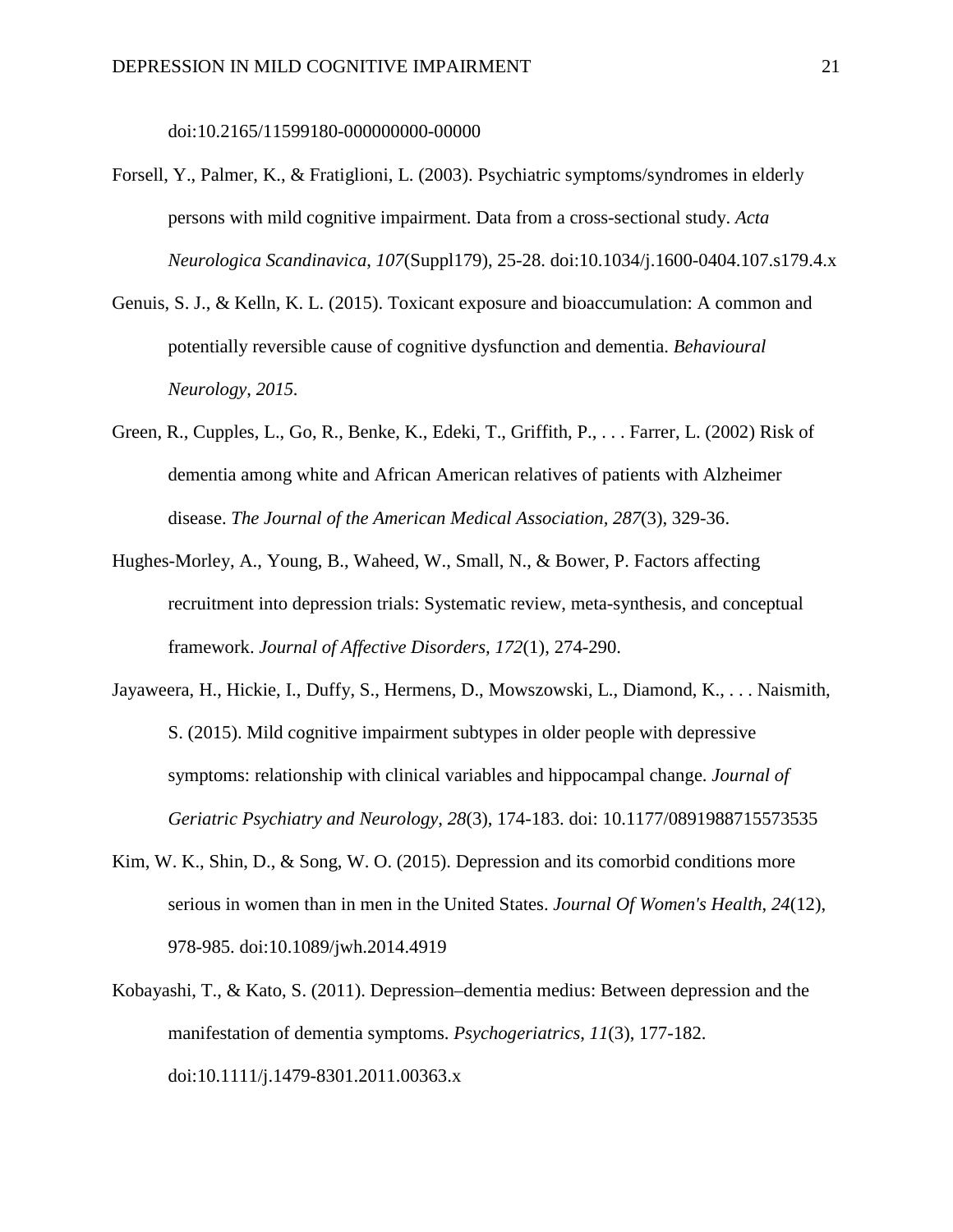- Kørner, A., Lauritzen, L., Lolk, A., Abelskov, K., Christensen, P., & Nilsson, F. M. (2008). The Neuropsychiatric Inventory—NPI. Validation of the Danish version. *Nordic Journal Of Psychiatry*, *62*(6), 481-485. doi:10.1080/08039480801985146
- Lin, L., Sidani, J., Shensa, A., Radovic, M., Miller, E., Colditz, J., . . . Primack, B. (2016). Association between social media use and depression among U.S. young adults. *Depression and Anxiety, 33*(4), 323-331.
- Lopez‐Anton, R., Santabárbara, J., De‐la‐Cámara, C., Gracia‐García, P., Lobo, E., Marcos, G., &
	- ... Lobo, A. (2015). Mild cognitive impairment diagnosed with the new DSM‐5 criteria: Prevalence and associations with non-cognitive psychopathology. Acta Psychiatrica Scandinavica, 131(1), 29-39. doi:10.1111/acps.12297
- Mansbach, W. E., Mace, R. A., & Clark, K. M. (2016). Mild cognitive impairment (MCI) in long-term care patients: Subtype classification and occurrence. *Aging & Mental Health*, *20*(3), 271-276. doi:10.1080/13607863.2014.1003283
- Marcus, S., Kerber, K., Rush, A., Wisniewski, S., Nierenberg, A., Balasubramani, G., . . . Trivedi, M. (2008). Sex differences in depression symptoms in treatment-seeking adults: confirmatory analyses from the Sequenced Treatment Alternatives to Relieve Depression study. *Comprehensive Psychiatry, 49*, 238-246.
- Mitchell, A. J., & Shiri-Feshki, M. (2009). Rate of progression of mild cognitive impairment to dementia—Meta-analysis of 41 robust inception cohort studies. Acta Psychiatrica Scandinavica, 119(4), 252-265. doi:10.1111/j.1600-0447.2008.01326.x
- Murayama, N., Iseki, E., Fujishiro, H., Yamamoto, R., Ota, K., Suzuki, M., & ... Sato, K. (2010). Detection of early amnestic mild cognitive impairment without significantly objective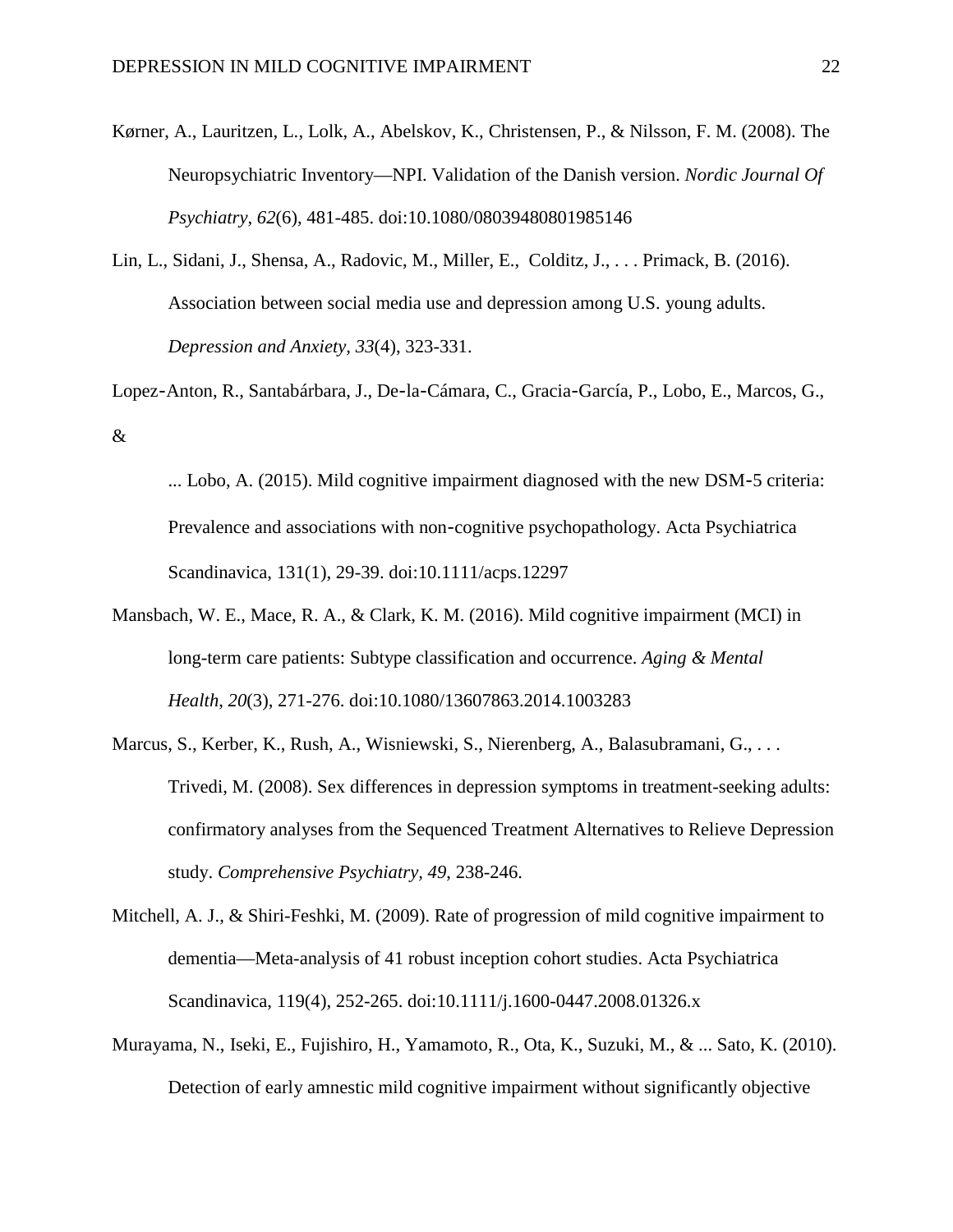memory impairment: A case-controlled study. *Psychogeriatrics*, *10*(2), 62-68. doi:10.1111/j.1479-8301.2010.00316.x

- Nasreddine, Z., Phillips, N., Bedirian, V., Charbonneau, S., Whitehead, V., Collin, I., ... Chertkow, H. (2005). The Montreal Cognitive Assessment, MoCA: a brief screening tool for mild cognitive impairment. Journal of American Geriatrics Society, 53(4), 695-699. doi:10.1111/j.1532-5415.2005.53221.x
- Orgeta, V., Qazi, A., Spector, A., & Orrell, M. (2015). Psychological treatments for depression and anxiety in dementia and mild cognitive impairment: Systematic review and metaanalysis. *The British Journal of Psychiatry, 207*(4), 293-298
- Perri, R., Carlesimo, G. A., Serra, L., & Caltagirone, C. (2005). Characterization of memory profile in subjects with amnestic mild cognitive impairment. *Journal Of Clinical And Experimental Neuropsychology*, *27*(8), 1033-1055. doi:10.1080/13803390490919317
- Petersen, R., Smith, G., Waring, S., Ivnik, R., Tangalos, E., & Kokmen, E. (1999). Mild Cognitive Impairment: Clinical Characterization and Outcome. JAMA Neurology., 56(3), 303-308. doi:10.1037/pete314192004-003
- Plassman, B. L., Havlik, R. J., Steffens, D. C., Helms, M. J., Newman, T. N., Drosdick, D., & ... Breitner, J. S. (2000). Documented head injury in early adulthood and risk of Alzheimer's disease and other dementias. *Neurology*, *55*(8), 1158-1166. doi:10.1212/WNL.55.8.1158
- Sachs-Ericsson, N., & Blazer, D. G. (2015). The new DSM-5 diagnosis of mild neurocognitive disorder and its relation to research in mild cognitive impairment. Aging & Mental Health, 19(1), 2-12. doi:10.1080/13607863.2014.920303
- Shahnawaz, Z., Reppermund, S., Brodaty, H., Crawford, J. D., Draper, B., Trollor, J. N., & Sachdev, P. S. (2013). Prevalence and characteristics of depression in mild cognitive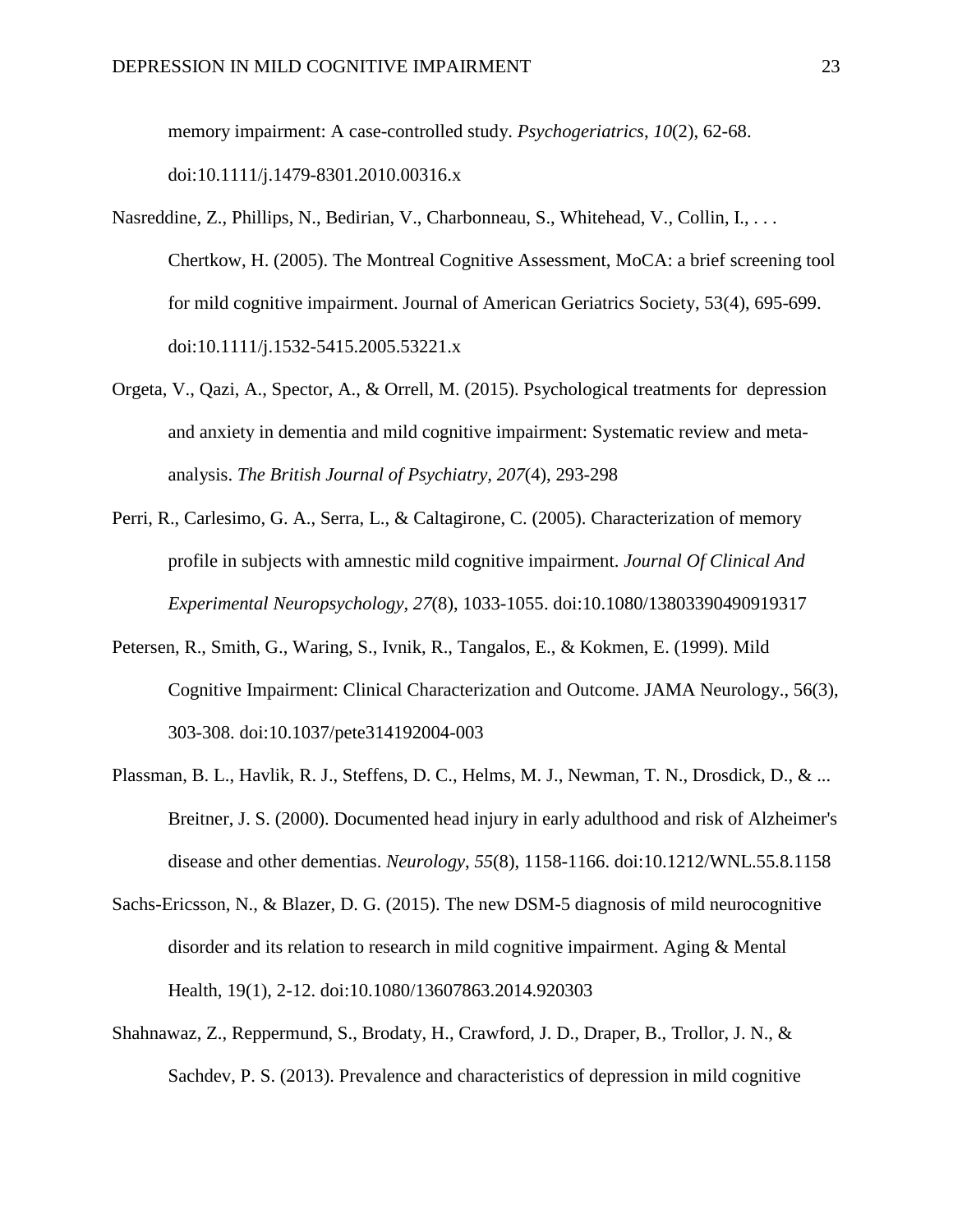impairment: The Sydney Memory and Ageing Study. *Acta Psychiatrica Scandinavica*, *127*(5), 394-402. doi:10.1111/acps.12008

- Shiraishi, H. (2010). Dementias and depression late in life: Beyond observed associations to underlying mechanism. *Psychogeriatrics*, *10*(1), 1-3. doi:10.1111/j.1479- 8301.2010.00322.x
- Sperling, A., Aisen, P., Beckett, L., Bennett, D., Craft, S., Fagan, A., ... Phelps, C. (2011). Toward defining the preclinical stages of Alzheimer's disease: Recommendations from the National Institute on Aging and the Alzheimer's Association workgroup. *Alzheimer's & Dementia,* 1-13. doi:10.1016/j.jalz.2011.03.003
- Springate, B. A., Tremont, G., Papandonatos, G., & Ott, B. R. (2014). Screening for mild cognitive impairment using the Dementia Rating Scale-2. *Journal Of Geriatric Psychiatry And Neurology*, *27*(2), 139-144. doi:10.1177/0891988714522700
- Teri, L., Logsdon, R., Uomoto, J., & McCurry, S. (1997). Behavioral treatment of depression in dementia patients: a controlled trial. *The Journals of Gerontology. Series B, Psychological Sciences and Social Sciences*, *52*(4), 159-166.
- Ulbricht, C. M., Dumenci, L., Rothschild, A. J., & Lapane, K. L. (2016). Changes in depression subtypes for women during treatment with citalopram: A latent transition analysis. *Archives Of Women's Mental Health*, *19*(5), 769-778. doi:10.1007/s00737-016- 0606-8
- Varanese, S., Perfetti, B., Ghilardi, M. F., & Di Rocco, A. (2011). Apathy, but not depression, reflects inefficient cognitive strategies in Parkinson's disease. *Plos ONE*, *6*(3), doi:10.1371/journal.pone.0017846
- Wang, J., Yu, J., Wang, H., Meng, X., Wang, C., Tan, C., & Tan, L. (2015). Pharmacological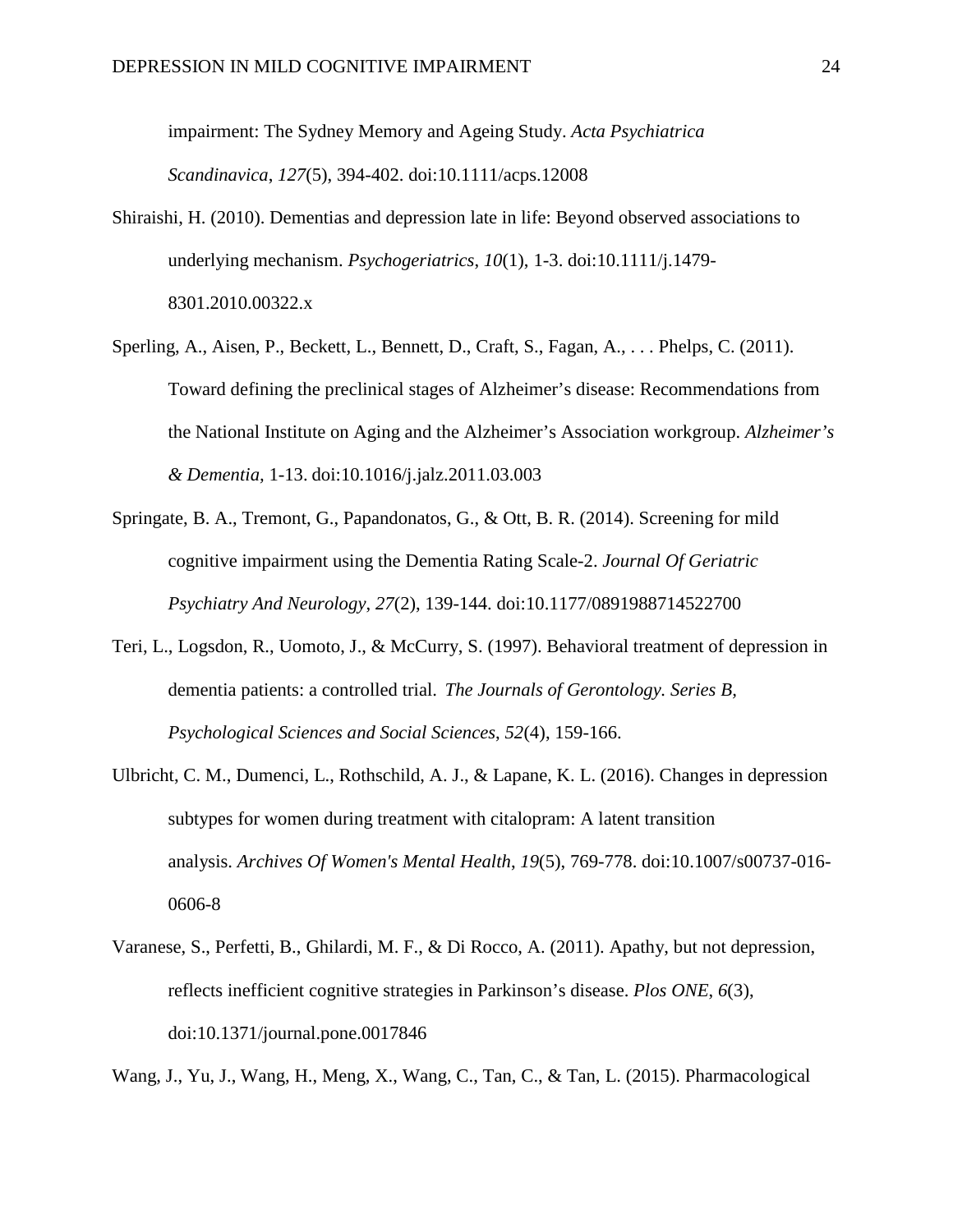treatment of neuropsychiatric symptoms in Alzheimer's disease: a systematic review and meta-analysis. *Journal of Neurology, Neurosugery, and Psychiatry, 86*(1), 101-109. doi: 10.1136/jnnp-2014-308112

- Wuthrich, V., Rapee, R., Kangas, M., & Perini, S. (2016). Randomized controlled trial of group cognitive behavioral therapy compared to a discussion group for co-morbid anxiety and depression in older adults. *Psychological Medicine, 46*(4), 785-795. doi: 10.1017/S0033291715002251
- Yang, Y. (2007) Is old age depressing? Growth trajectories and cohort variations in late-life depression. *Journal of Health and Social Behavior, 48,* 16-32.
- Yoon, S., Shin, C., & Han, C. (2017). Depression and cognitive function in mild cognitive impairment: A 1-year follow-up study. *Journal of Geriatric Psychiatry and Neurology, 30*(5), 280-288.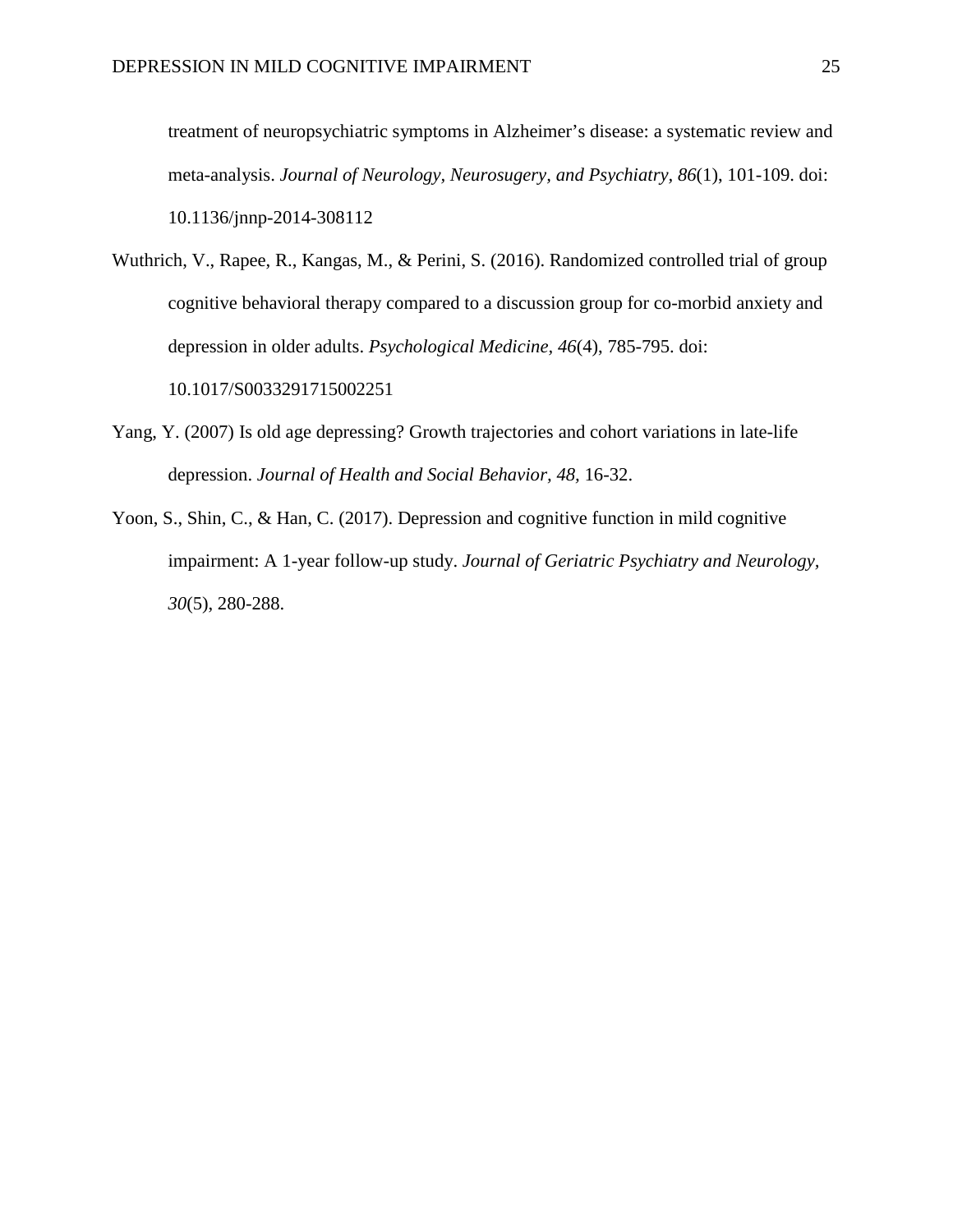# Table 1

|                    | $\boldsymbol{n}$ | Minimum        | Maximum        |       | Mean Std. Deviation |
|--------------------|------------------|----------------|----------------|-------|---------------------|
| <b>GDTOTAL</b>     | 917              | $\overline{0}$ | 12             | 1.50  | 1.90                |
| <b>PTEDUCAT</b>    | 439              | $\mathbf{0}$   | 20             | 15.53 | 3.50                |
| <b>NPIA</b>        | 742              | $\mathbf{0}$   | $\overline{2}$ | .04   | .210                |
| <b>NPISCORE</b>    | 742              | $\theta$       | 20             | 2.30  | 3.30                |
| Valid N (listwise) | 59               |                |                |       |                     |

\_\_\_\_\_\_\_\_\_\_\_\_\_\_\_\_\_\_\_\_\_\_\_\_\_\_\_\_\_\_\_\_\_\_\_\_\_\_\_\_\_\_\_\_\_\_\_\_\_\_\_\_\_\_\_\_\_\_\_\_\_\_\_\_\_\_\_\_\_\_\_\_\_\_\_\_\_\_

# *Descriptive Statistics for NPI Responses*

Note. GDTOTAL = Grand Total; PTEDUCAT = Participant Education ; NPIA = NPI Apathy score; NPISCORE = Overall NPI score